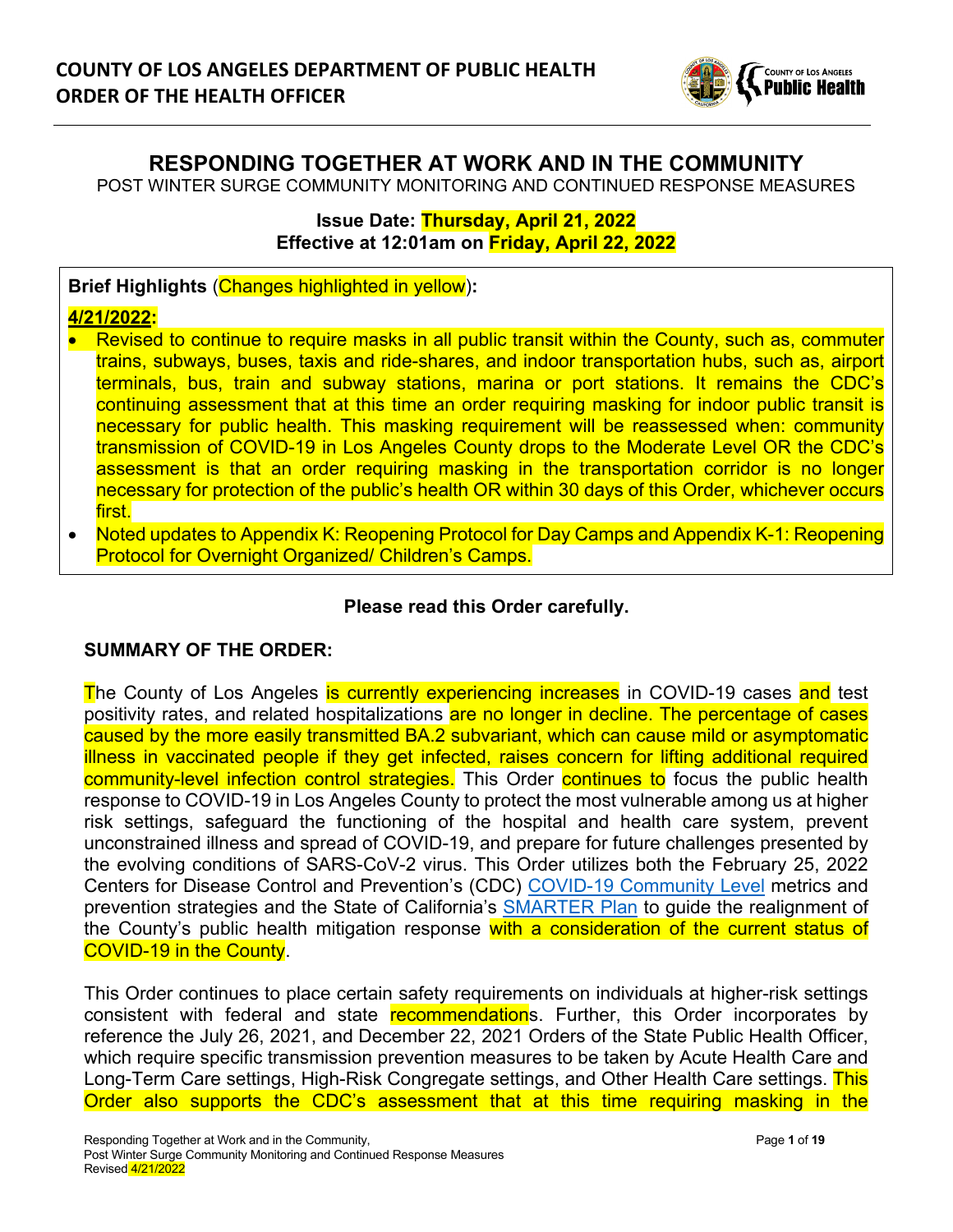

transportation corridor remains necessary for protecting the public health. Importantly, the State Orders recognize that local government entities, businesses, and venues may choose to continue requiring more protective infection control precautions for their customers, visitors and workers.

Masking will continue to be strongly recommended, but no longer be required, in most indoor settings and in K-12 Schools or childcare facilities. Masking will continue to be required for all persons, regardless of vaccination status, in higher transmission risk settings within the County, like on public transit and in transportation hubs, all health care settings, correctional facilities and detention centers, emergency shelters, cooling and heating centers, homeless shelters, and long-term care settings and adult and senior care centers.

As per the [CDC,](https://www.cdc.gov/quarantine/pdf/Mask-Order-CDC_GMTF_01-29-21-p.pdf) "Masks help prevent people who have COVID-19, including those who are pre-symptomatic or asymptomatic, from spreading the virus to others.<sup>[1](#page-1-0)</sup> Masks are primarily intended to reduce the emission of virus-laden droplets, i.e., they act as source control by blocking exhaled virus.<sup>[2](#page-1-1)</sup> This is especially relevant for asymptomatic or pre-symptomatic infected wearers who feel well and may be unaware of their infectiousness to others, and who are estimated to account for more than 50% of transmissions.<sup>[3](#page-1-2),[4](#page-1-3)</sup> Masks also provide personal protection to the wearer by reducing inhalation of these droplets, i.e., they reduce wearers' exposure through filtration.<sup>[5](#page-1-4)</sup> The community benefit of wearing masks for SARS-CoV-2 control is due to the combination of these effects; individual prevention benefit increases with increasing numbers of people using masks consistently and correctly.

Appropriately worn masks reduce the spread of COVID-19—particularly given the evidence of pre-symptomatic and asymptomatic transmission of COVID-19. Seven studies have confirmed the benefit of universal masking in community level analyses: in a unified hospital system,  $6$  a

<span id="page-1-0"></span><sup>1</sup> Centers for Disease Control and Prevention. Science Brief: Community Use of Masks to Control the Spread of SARS-CoV-2. (December 6, 2021). Retrieved from https://www.cdc.gov/coronavirus/2019-ncov/more/maskingscience-sars-cov2.html

<span id="page-1-1"></span><sup>&</sup>lt;sup>2</sup> Leung NHL, Chu DKW, Shiu EYC, et al. Respiratory virus shedding in exhaled breath and efficacy of face masks. *Nature Medicine.* 2020;26(5):676-680.https://dx.doi.org/10.1038/s41591-020-0843-2

<span id="page-1-2"></span><sup>3</sup> Moghadas SM, Fitzpatrick MC, Sah P, et al. The implications of silent transmission for the control of COVID-19 outbreaks. *Proc Natl Acad Sci U S A.* 2020;117(30):17513-17515.10.1073/pnas.2008373117. https://www.ncbi.nlm.nih.gov/pubmed/32632012

<span id="page-1-3"></span><sup>4</sup> Johansson MA, Quandelacy TM, Kada S, et al. SARS-CoV-2 Transmission From People Without COVID-19 Symptoms. Johansson MA, et al. JAMA Netw Open. 2021 Jan 4;4(1):e2035057. doi: 10.1001/jamanetworkopen. 2020.35057.

<span id="page-1-4"></span><sup>5</sup> Ueki H, Furusawa Y, Iwatsuki-Horimoto K, et al. Effectiveness of Face Masks in Preventing Airborne Transmission of SARS-CoV-2. *mSphere.* 2020;5(5).10.1128/mSphere.00637-20. https://www.ncbi.nlm.nih.gov/pubmed/ 33087517

<span id="page-1-5"></span><sup>6</sup> Wang X, Ferro EG, Zhou G, Hashimoto D, Bhatt DL. Association Between Universal Masking in a Health Care System and SARS-CoV-2 Positivity Among Health Care Workers. *JAMA.* 2020.10.1001/jama.2020.12897. https://www.ncbi.nlm.nih.gov/pubmed/32663246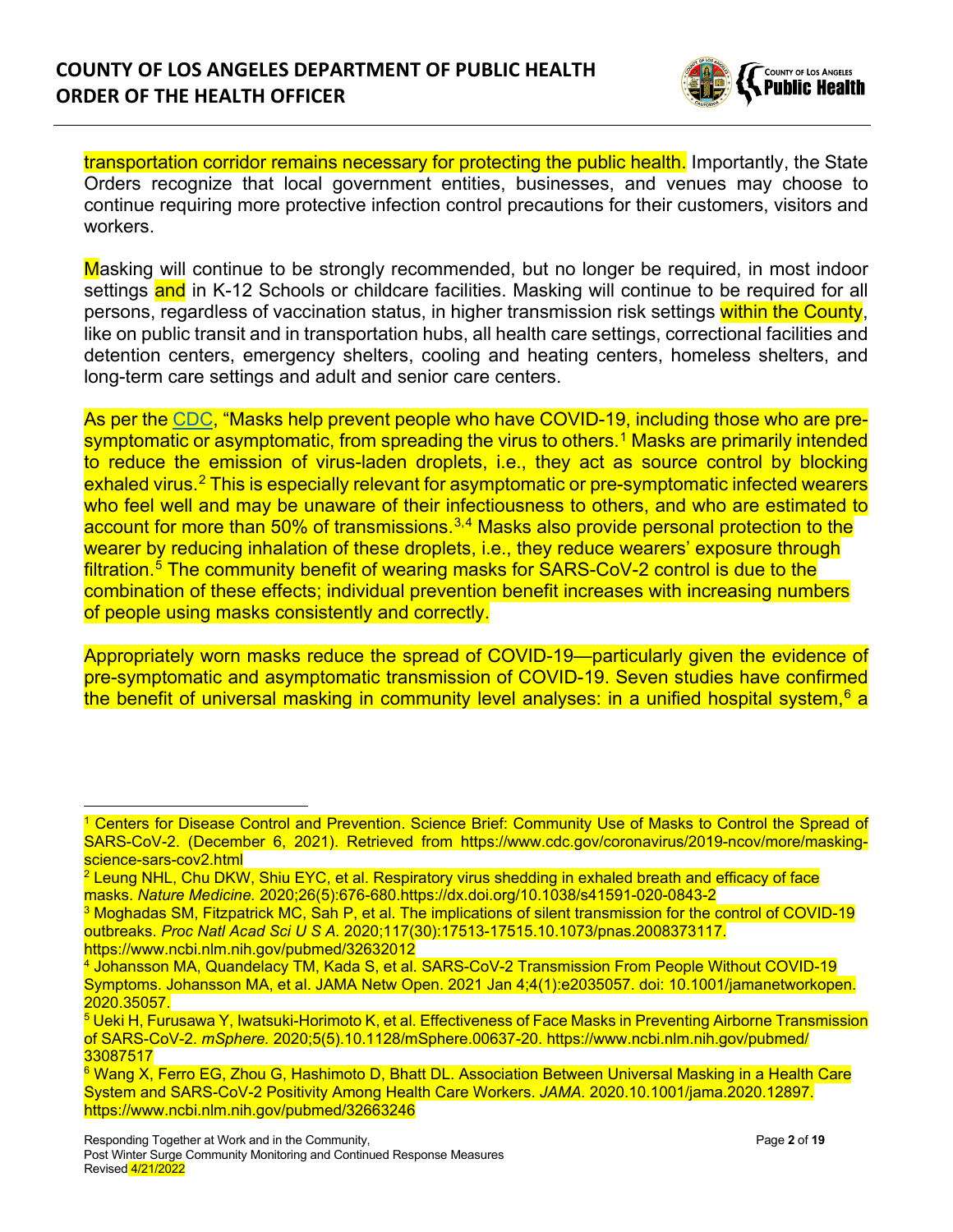

German city,<sup>[7](#page-2-0)</sup> a U.S. State,<sup>[8](#page-2-1)</sup> a panel of 15 U.S. States and Washington, D.C.,<sup>[9,](#page-2-2)[10](#page-2-3)</sup> as well as both Canada<sup>[11](#page-2-4)</sup> and the United States<sup>[12](#page-2-5)</sup> nationally. Each analysis demonstrated that, following directives from organizational and political leadership for universal masking, new infections fell significantly."

Traveling on public conveyances increases a person's risk of getting and spreading COVID-19 by bringing persons in close contact with others, often for prolonged periods, and often in crowded settings.

Masks are most likely to reduce the spread of COVID-19 when they are widely used by people in public settings. Masks, especially those that offer the best fit and filtration (e.g., N95s, KN95s, KF94s), are highly recommended, and remain a critical component of our multi-layered approach for protection against COVID-19 infection. A series of cross-sectional surveys in the U.S. suggested that a 10% increase in self-reported mask wearing tripled the likelihood of slowing community transmission. CDPH recently published case-control study conducted in California from February 18 to December 1, 2021, which demonstrated that consistently wearing a face mask or respirator in indoor public settings reduces the risk of acquiring SARS-CoV-2 infection. Masks also remain a critical component for protecting those that are most vulnerable in our communities, people who are not vaccinated or not yet vaccine-eligible, people with compromised immune systems, or those at risk for severe disease and illness. Maintaining masking requirements in specified high-risk settings, when in transportation hubs, and when traveling on public conveyances, is consistent with CDC recommendations.

As of **April 17, 2022**, the [CDC's Community Level Metrics,](https://www.cdc.gov/coronavirus/2019-ncov/your-health/covid-by-county.html) which measure the impact of COVID-19 illness on health and health care systems, indicate that the County has a 7-day average case rate of  $82.5$  new cases per 100,000 in population, a 7-day cumulative rate of  $1.9$  new admissions

1463.10.15585/mmwr.mm6940e3. https://www.ncbi.nlm.nih.gov/pubmed/33031366

<span id="page-2-0"></span><sup>7</sup> Mitze T., Kosfeld R., Rode J., Wälde K. *Face Masks Considerably Reduce COVID-19 Cases in Germany: A Synthetic*

*Control Method Approach.* IZA – Institute of Labor Economics (Germany);2020.ISSN: 2365-9793, DP No. 13319. http://ftp.iza.org/dp13319.pdf

<span id="page-2-1"></span><sup>&</sup>lt;sup>8</sup> Gallaway MS, Rigler J, Robinson S, et al. Trends in COVID-19 Incidence After Implementation of Mitigation Measures – Arizona, January 22-August 7, 2020. *MMWR Morb Mortal Wkly Rep.* 2020;69(40):1460-

<span id="page-2-2"></span><sup>&</sup>lt;sup>9</sup> Lyu W, Wehby GL. Community Use Of Face Masks And COVID-19: Evidence From A Natural Experiment Of State Mandates In The US. *Health Aff (Millwood).* 2020;39(8):1419-1425.10.1377/hlthaff.2020.00818. https://www.ncbi.nlm.nih.gov/pubmed/32543923

<span id="page-2-3"></span><sup>10</sup> Hatzius J, Struyven D, Rosenberg I. Face Masks and GDP. *Goldman Sachs Research*  https://www.goldmansachs.

com/insights/pages/face-masks-and-gdp.html. Accessed January 20, 2021.

<span id="page-2-4"></span><sup>11</sup> Karaivanov A., Lu S.E., Shigeoka H., Chen C., Pamplona S. *Face Masks, Public Policies and Slowing the Spread of Covid-19: Evidence from Canada* National Bureau of Economic Research 2020.Working Paper 27891. http://www.nber.org/papers/w27891

<span id="page-2-5"></span><sup>&</sup>lt;sup>12</sup> Chernozhukov V, Kasahara H, Schrimpf P, Causal Impact of Masks, Policies, Behavior on Early Covid-19 Pandemicin the U.S. J Econom. 2021 Jan;220(1):23-62. doi: 10.1016/j.jeconom.2020.09.003. Epub 2020 Oct 17. 24 Hatzius J, Struyven D, Rosenberg I. Face Masks and GDP. *Goldman Sachs Research*  https://www.goldmansachs.

com/insights/pages/face-masks-and-gdp.html. Accessed January 20, 2021.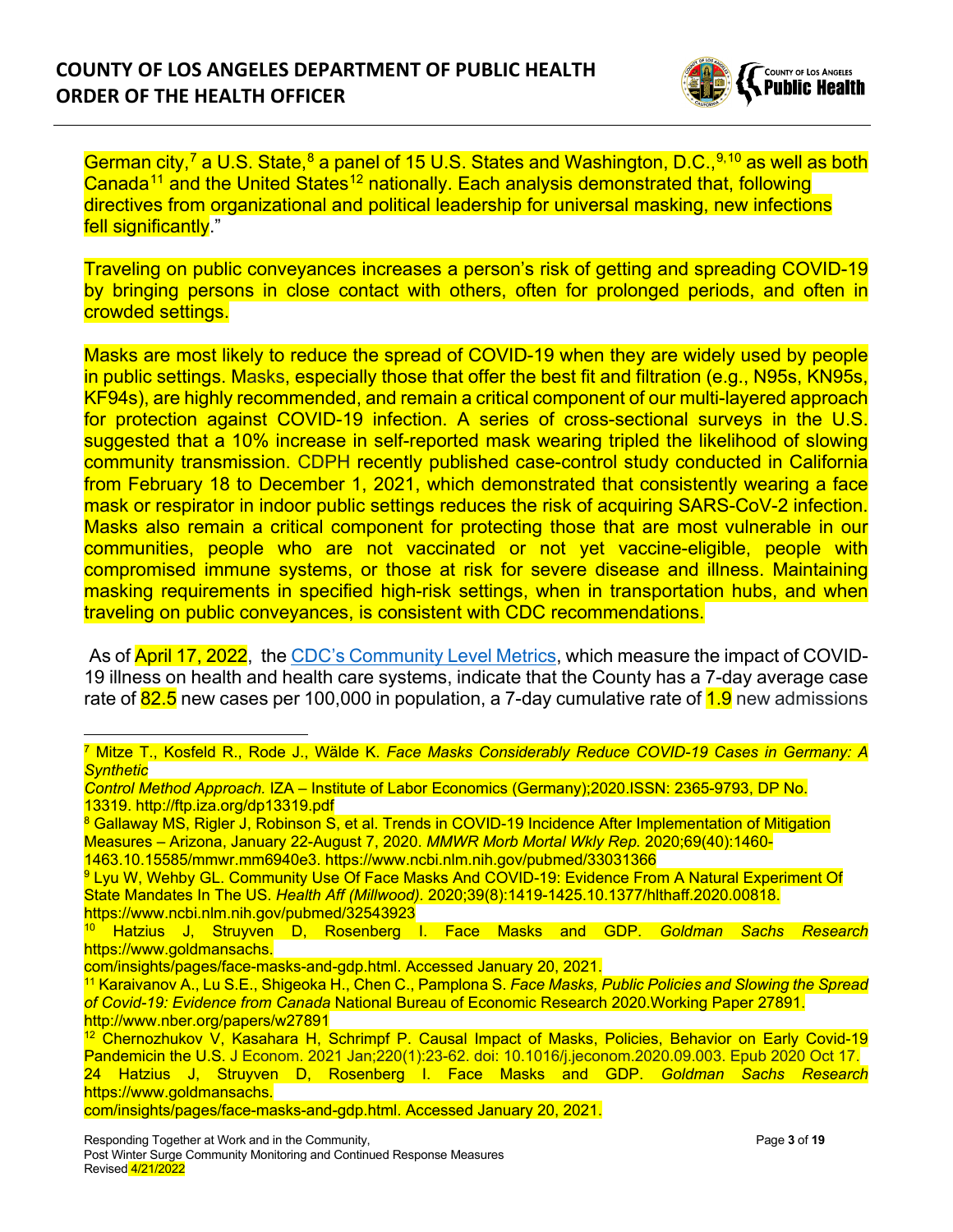

of confirmed COVID-19 per 100,000 population, and a 7-day average of  $1.4\%$  of its staffed inpatient beds in use by patients with confirmed COVID-19. These metrics demonstrate that the COVID-19 burden on the County's health care system is **currently** at a Low level. However, federal CDC indicators and thresholds measuring community transmission of COVID-19 within the County of Los Angeles are increasing and continue to be at a Substantial level. As recognized by the State Public Health Officer, the continuance of certain community level mitigation measures, especially in high transmission risk settings, is appropriate.

Importantly, in public transit and transportation hub settings, masking continues to be vitally important to protecting public health, especially those that are most vulnerable and workers who frequently come into close contact with other people (e.g., on public transit and at transportation hubs) in our communities, including people who are unvaccinated, immunocompromised, or at greater risk for severe disease and illness, and those communities disproportionately impacted by COVID-19. Such settings are often crowded with limited and inadequate ventilation. When people wear a well-fitting mask or respirator over their nose and mouth in indoor travel or public transportation settings, they protect themselves and those around them and help keep travel and public transportation safer for everyone.

Even though more people in Los Angeles County and the region are vaccinated against the virus that causes COVID-19, there remains a risk that when outside of their residence people may come into contact with others who may have COVID-19. There are millions of people in Los Angeles County who are not yet vaccinated against COVID-19, including children under 5 years of age who are not currently eligible to be vaccinated, and people who are immunocompromised and may be particularly vulnerable to infection and disease. Most COVID-19 infections are spread by people who have no or mild symptoms of infection. The Omicron variant, currently the predominant strain in Los Angeles County, spreads more easily than the original virus that causes COVID-19. The proportion of cases caused by the BA.2 subvariant continued to increase and has now replaced BA.1.1 as the predominant subvariant, accounting for 67% of sequenced specimens for the week ending March 26, 2022. The BA.2 subvariant is highly transmissible and has become the dominant variant in many countries. Further, the XE subvariant, a combination of the BA.1 and BA.2 subvariants, has been circulating at low levels in the United Kingdom and several other countries. As of April 14, 2022, two cases of the XE subvariant have been identified in California, neither of which was detected in LA County. In the absence of masking while in indoor settings, unvaccinated and partially vaccinated persons are more likely to get infected and spread the virus and any subvariants, which are transmitted through the air and concentrate in indoor settings.

Current vaccines lower the risk of infection and, if infected, help protect against severe illness, hospitalizations, and deaths due to infection with the Omicron variant. However, breakthrough infections in people who are vaccinated can occur, but at a significantly lower rate than those among persons who are not fully vaccinated.<sup>[13](#page-3-0)</sup> People who are up to date (up to date means

<span id="page-3-0"></span><sup>&</sup>lt;sup>13</sup> People are considered "fully vaccinated" against COVID-19 two weeks or more after they have received the second dose in a 2-dose COVID-19 vaccine series (e.g., Pfizer-BioNTech or Moderna), a single-dose of Johnson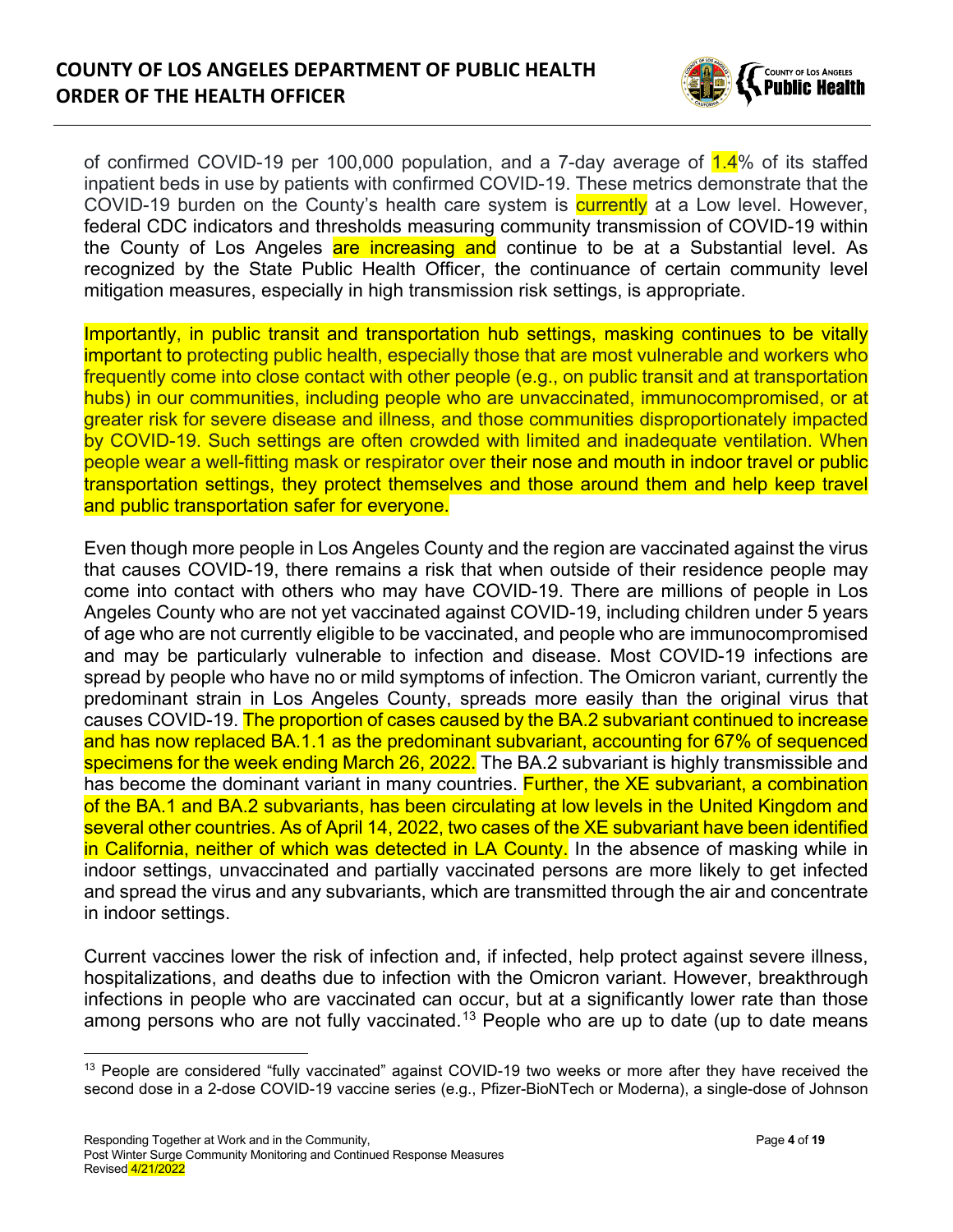

fully vaccinated and received a booster dose or fully vaccinated but not yet booster-eligible) with their COVID-19 vaccines and get COVID-19 are less likely to develop severe illness, be hospitalized, or die than those who are unvaccinated and get COVID-19. Although no vaccine is 100 percent effective at preventing illness in vaccinated people, the currently authorized COVID-19 vaccines, including the primary series, booster shots and additional doses for those who need them, remain the best form of protection against COVID-19 infection, hospitalization, and death. For the week ending **April 1**, County residents ages 5 and older who were vaccinated were about 2 times less likely to be infected with COVID-19 than unvaccinated people. This suggests that even with the more transmissible BA.2 subvariant spreading in LA County, vaccines continue providing some protection against infection. During this same time period, fully vaccinated LA County residents were 4 times less likely to be hospitalized with COVID-19 than unvaccinated individuals. When comparing fully vaccinated individuals with unvaccinated individuals, during the week ending March 25, fully vaccinated people were 11 times less likely to die from COVID-19. Vaccinations are widely available to those 5 years and older. Booster doses are available for everyone 12 years and older. A second booster at least 4 months after the first booster dose was recently approved for some people at greater risk of COVID-19 infection (i.e., immunocompromised persons, adults age 50 and older, and people age 18-49 who got the J&J vaccine for both their primary and booster doses).

Additionally, according to the CDC "…getting a COVID-19 vaccination is a safer and more dependable way to build immunity to COVID-19 than getting sick with COVID-19. COVID-19 vaccination causes a more predictable immune response than infection with the virus that causes COVID-19." Conversely, the level of protection people get from COVID-19 infection alone may vary widely depending on how mild or severe their illness was, the time since their infection, which variant they were infected with, and their age. A recent study showed that, for people who already had COVID-19, those who do not get vaccinated after their recovery are more than 2 times as likely to get COVID-19 again than those who get fully vaccinated after their recovery. Further, getting a COVID-19 vaccine after recovering from COVID-19 infection provides added protection against COVID-19. People who already had COVID-19 and do not get vaccinated after their recovery are more likely to get COVID-19 again than those who get vaccinated after their recovery.

Based on this current science, the best way to reduce the current level of community transmission, reduce the likelihood of new variants emerging, prevent future surges, and avoid overwhelming the health care delivery system is for everyone who is eligible, including those who have recovered from a COVID-19 infection, to get fully vaccinated and be up to date on their vaccines as soon as possible. People at risk for severe illness from COVID-19 (more likely to be hospitalized, need intensive care, require a ventilator to help them breathe, or die), such as unvaccinated older adults, people from racial and ethnic minority groups, and individuals with

and Johnson [J&J]/Janssen COVID-19 vaccine, or finished the series of a COVID-19 vaccine that has been [listed](https://extranet.who.int/pqweb/vaccines/covid-19-vaccines)  [for emergency use](https://extranet.who.int/pqweb/vaccines/covid-19-vaccines) by the World Health Organization.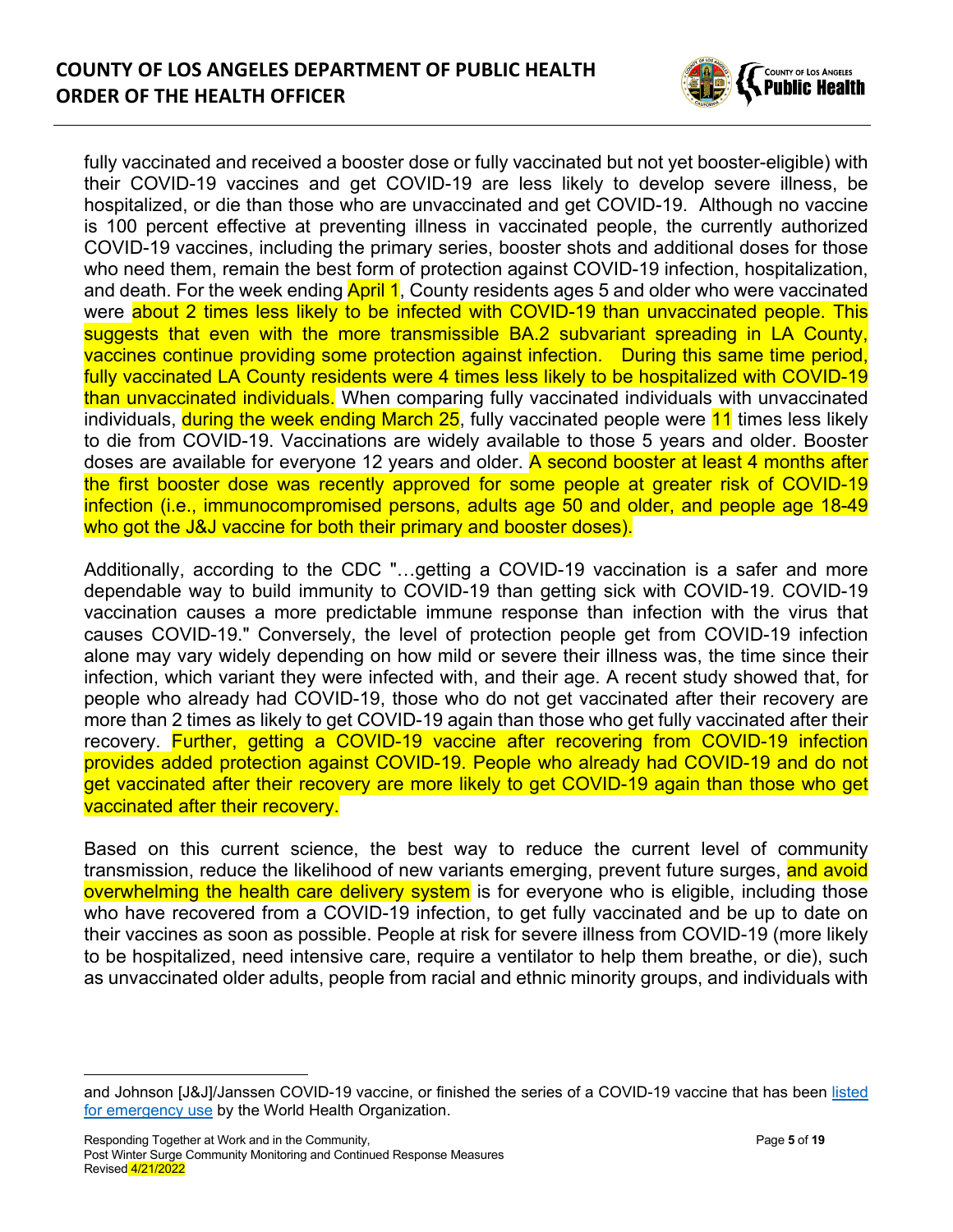

[underlying medical conditions associated with higher risk for severe COVID-19,](https://www.cdc.gov/coronavirus/2019-ncov/need-extra-precautions/people-with-medical-conditions.html) [14](#page-5-0) and members of their households, are strongly urged to get vaccinated against COVID-19 as soon as they can if they have not already done so. And all persons who are fully vaccinated should also receive booster dose(s) of the COVID-19 vaccine as soon as they are eligible since studies show the protection from the primary COVID-19 vaccination decreases over time. With an increased immune response, people should have improved protection against getting infected with and seriously ill from COVID-19, including the variants. Those who are not fully vaccinated are urged to adhere to both the required and recommended risk reduction measures.

We must remain vigilant against variants of the virus that causes COVID-19, especially given the continuing levels of transmission here and in other parts of the country and world. It is, therefore, prudent to strongly recommend continued indoor masking for all, regardless of vaccination status, as an effective public health measure to reduce transmission between people until we reach lower rates of community transmission. We believe that if people who live and work in Los Angeles County continue taking common sense measures to prevent the spread of COVID-19, we will see declines in case, test positivity rates, and hospitalizations.

This Order's primary intent is now to reduce the transmission risk of COVID-19 in the County for those in higher transmission risk settings, especially those who are not fully vaccinated and fully vaccinated but immunocompromised persons. Everyone should recognize that post-surge does not mean that the pandemic is over or that there will not be additional unpredictable waves of surges that will require monitoring and may require implementing different strategies to meet changing mitigation needs. The County will need to be ready to meet those challenges should they arise. You can find more detailed information regarding the metrics used to assess the risk posed by COVID-19 and assign appropriate prevention measures, in the [Los Angeles](http://ph.lacounty.gov/media/Coronavirus/docs/HOO/PostSurgeResponsePlan.pdf)  [County Post Surge Response Plan.](http://ph.lacounty.gov/media/Coronavirus/docs/HOO/PostSurgeResponsePlan.pdf)

This Order will be revised in the future, if needed, to reflect the State Executive Orders, California Division of Occupational Safety and Health's (better known as Cal/OSHA) worksite requirements, State Public Health Officer Orders and guidance, and CDC recommendations. Should local COVID-19 conditions warrant, the County Health Officer may, after consultation

<span id="page-5-0"></span><sup>&</sup>lt;sup>14</sup> Based on the current evidence, a person with one or more of the medical conditions listed below is more likely to get very sick (more likely to be hospitalized, need intensive care, require a ventilator to help them breathe, or die) from COVID-19. The underlying medical conditions associated with high risk severe COVID-19 include: Cancer, Cerebrovascular disease, Chronic kidney disease, Chronic lung diseases (Interstitial lung disease, Pulmonary embolism, Pulmonary hypertension, Bronchiectasis, COPD (chronic obstructive pulmonary disease)), Chronic liver diseases (Cirrhosis, Non-alcoholic fatty liver disease, Alcoholic liver disease, Autoimmune hepatitis), Cystic fibrosis, Diabetes mellitus, type 1 and type 2, Disabilities (Attention-Deficit/Hyperactivity Disorder (ADHD), Cerebral Palsy, Congenital Malformations (Birth Defects), Limitations with self-care or activities of daily living, Intellectual and Developmental Disabilities, Learning Disabilities, Spinal Cord Injuries), Heart conditions (such as heart failure, coronary artery disease, or cardiomyopathies), HIV (human immunodeficiency virus), Mental health disorders (Mood disorders, including depression, Schizophrenia spectrum disorders), Neurologic conditions limited to dementia, Obesity (BMI ≥30 kg/m2), Primary Immunodeficiencies, Pregnancy and recent pregnancy, Physical inactivity, Smoking (current and former), Solid organ or hematopoietic cell transplantation, Tuberculosis, and Use of corticosteroids or other immunosuppressive medications.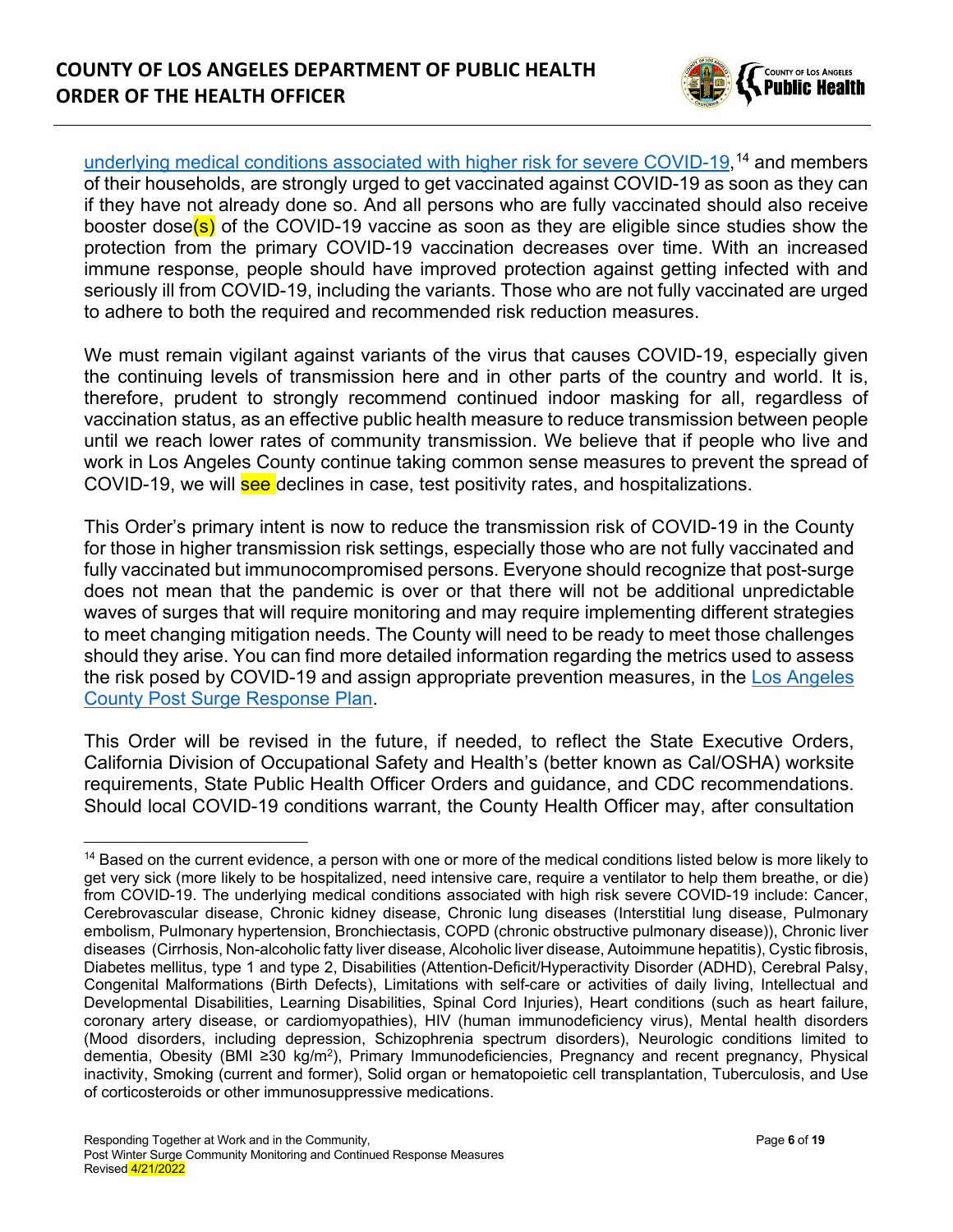

with the Board of Supervisors, issue Orders that are more protective than those of the State Public Health Officer.

This Order is effective within the County of Los Angeles Public Health Jurisdiction, defined as all cities and unincorporated areas within the County of Los Angeles, except for the cities of Long Beach and Pasadena that must follow their respective City Health Officer orders and guidance. This Order is effective at 12:01 am on Friday, April 22, 2022.

## **UNDER THE AUTHORITY OF CALIFORNIA HEALTH AND SAFETY CODE SECTIONS 101040, 101085, AND 120175, THE COUNTY OF LOS ANGELES HEALTH OFFICER ORDERS:**

- **1)** This Order supersedes the Health Officer's Prior Order.
- **2)** This Order's intent is to continue to protect the most vulnerable, including those at risk of experiencing elevated rates of illness, hospitalization, and death, from COVID-19, including those in higher transmission risk settings, safeguard the functioning of hospitals and the health care system, prevent unconstrained spread and significant illness, and continue increasing COVID-19 vaccination and booster dose rates to reduce transmission of COVID-19 long-term, so that the whole community is safer, and the COVID-19 health emergency can come to an end. Failure to comply with any of the Order's provisions constitutes an imminent threat and menace to public health, and a public nuisance, and is punishable by citation or fine.
	- a) This Order does not supersede any stricter limitation imposed by a local public entity within the County of Los Angeles Public Health Jurisdiction. The Order is consistent with existing authority that local health jurisdictions may implement or continue more protective public health measures if the jurisdiction's Local Health Officer determines that health conditions in that jurisdiction warrant such measures. Where a conflict exists between this Order and any State Public Health Officer Order related to controlling the spread of COVID-19 during this pandemic, the most restrictive provision controls, unless the County of Los Angeles is subject to a court order requiring it to act on, or enjoining it from enforcing, any part of this Order.
- **3)** All persons living and working within the County of Los Angeles Public Health Jurisdiction should continue to always practice required and recommended COVID-19 infection control measures and when among other persons in community, work, social or school settings, especially when multiple unvaccinated persons from different households may be present and in close contact with each other, and especially when in indoor or crowded outdoor settings.

All persons in the general public diagnosed with COVID-19 must review and comply with the requirements for isolation provided in the Health Officer Public Health Emergency [Isolation](http://publichealth.lacounty.gov/media/Coronavirus/docs/HOO/HOO_Coronavirus_Blanket_Isolation.pdf)  [Order.](http://publichealth.lacounty.gov/media/Coronavirus/docs/HOO/HOO_Coronavirus_Blanket_Isolation.pdf) And those who were exposed to someone who tested positive for COVID-19 while the positive person was infectious must review and comply with the quarantine requirements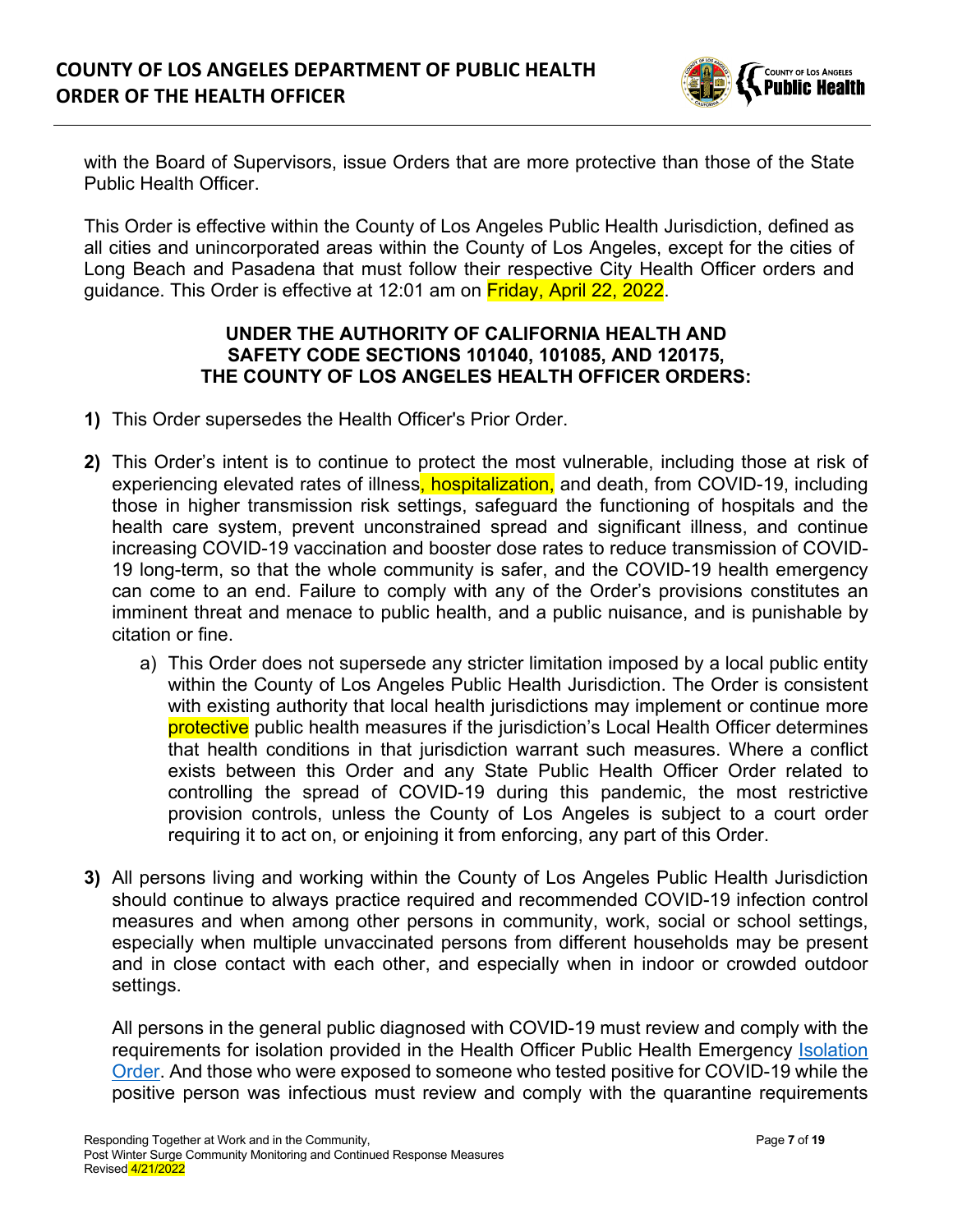

provided in the Health Officer Public Health Emergency [Quarantine Order.](http://publichealth.lacounty.gov/media/Coronavirus/docs/HOO/HOO_Coronavirus_Blanket_Quarantine.pdf) Separate isolation and quarantine requirements are outlined in the [Coronavirus Disease 2019: Infection](http://publichealth.lacounty.gov/acd/ncorona2019/healthfacilities/HCPMonitoring/)  [Prevention Guidance for Healthcare Personnel](http://publichealth.lacounty.gov/acd/ncorona2019/healthfacilities/HCPMonitoring/) and in [Appendix T1: Reopening Protocols for](http://publichealth.lacounty.gov/media/Coronavirus/docs/protocols/Reopening_K12Schools.pdf)  [K-12 Schools for students in K-12 School Settings.](http://publichealth.lacounty.gov/media/Coronavirus/docs/protocols/Reopening_K12Schools.pdf)

- **4) Face Masks.** All individuals, businesses and employers must follow the requirements of this Order.
	- a) This Order and the State Public Health Officer strongly recommend that all persons, regardless of vaccination status, continue to wear face masks indoors to prevent transmission to:
		- i) Persons with a higher risk of infection (e.g., unvaccinated or immunocompromised persons),
		- ii) Persons with prolonged, cumulative exposures (e.g., workers), or
		- iii) Persons whose vaccination status is unknown.

When people wear a well-fitting mask with good filtration correctly, they protect others as well as themselves. Consistent and correct mask use (covering nose and mouth) is especially important indoors when in close contact with (less than six feet from) others who are not fully vaccinated against COVID-19 or whose vaccination status is unknown.

- b) Masks are required to be worn by everyone, 2 years of age and older, regardless of COVID-19 vaccination status, in the following settings within the County:
	- i) On public transit (examples: commuter trains, subways, buses, taxis, and rideshares),
	- ii) Indoor transportation hubs (examples: airport and bus terminals, marina, train and subway stations, seaport or other ports, or any other area that provides transportation);

Please note, masking while on public transit and indoors at transportation hubs is needed to continue to protect both our most vulnerable residents, workers who frequently come into close contact with other people (e.g., on public transit and at transportation hubs), and those communities disproportionally impacted by COVID-19. Such settings are often crowded with limited and inadequate ventilation. This masking requirement will be reassessed when either: community transmission of COVID-19 in Los Angeles County drops to the Moderate Level OR the CDC's assessment is that an order requiring masking in the transportation corridor is no longer necessary for protection of the public's health OR within 30 days of this Order, whichever occurs first.

iii) Indoors in K-12 schools and childcare facilities through March 11, 2022 (See, Appendix T1 for K-12 School masking requirements). Beginning March 12, 2022, the universal masking requirement for K-12 Schools and Childcare settings will terminate. Both the County and State Public Health Officers strongly recommend that individuals in these settings continue to mask in indoor settings when the universal masking requirement lifts.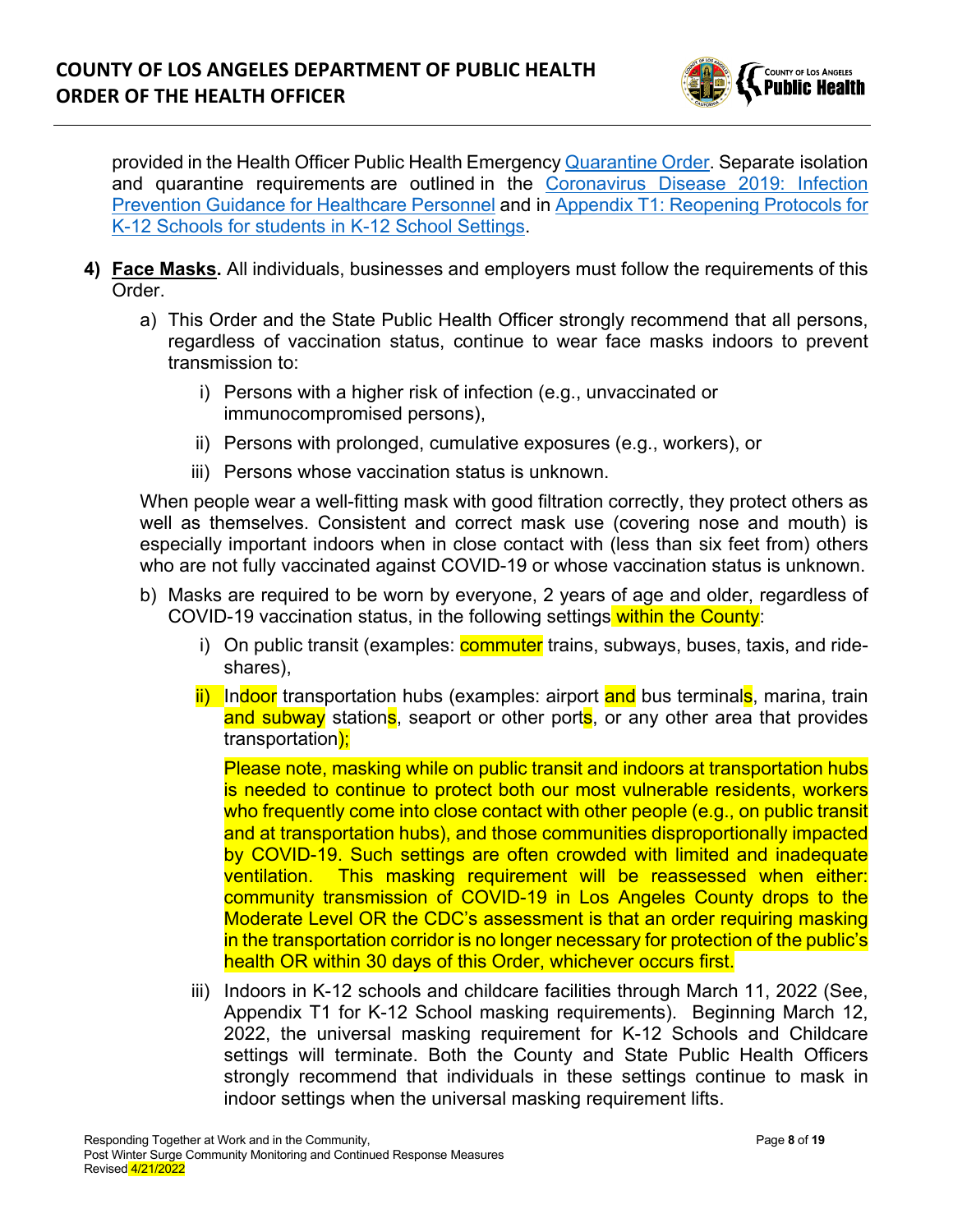

- iv) Healthcare settings (including long term care facilities and adult and senior care facilities). This requirement applies to all health care settings, including those that are not covered by the [State Health Officer Order issued on July 26, 2021.](https://www.cdph.ca.gov/Programs/CID/DCDC/Pages/COVID-19/Order-of-the-State-Public-Health-Officer-Unvaccinated-Workers-In-High-Risk-Settings.aspx)
- v) State and local correctional facilities and detention centers, and
- vi) Homeless shelters, emergency shelters, and cooling and heating centers.
- c) Masks are strongly recommended for all persons, regardless of vaccine status, in other indoor public settings and businesses (examples: retail, restaurants, theaters, family entertainment centers, cardrooms, meetings, state and local government offices serving the public). Well-fitting and better filtering masks (e.g., double masks, high filtration cloth masks, medical masks) and respirators (e.g., N95s, KN95s, KF94s) are highly recommended. In settings where masks are strongly recommended, local government entities, businesses, venue operators or hosts should, as a strategy to reduce the risk of transmission at their site(s), consider:
	- i) Providing information to all patrons, guests and attendees regarding mask recommendations or their masking requirements for all persons regardless of vaccine status.
	- ii) Providing information to all patrons, guests and attendees to consider [better fit](http://publichealth.lacounty.gov/acd/ncorona2019/masks/#kindofmask)  [and filtration](http://publichealth.lacounty.gov/acd/ncorona2019/masks/#kindofmask) for their masks. Medical masks or higher-level respirators (e.g., N95s, KN95s, KF94s) with a good fit are recommended over cloth masks.
	- iii) Requiring all patrons, workers, or both to wear masks, especially when risk in the community may be substantial or high, or if those being served are at highrisk for severe disease or illness.
- d) Special considerations are made for people with communication difficulties or certain disabilities. Clear masks or cloth masks with a clear plastic panel that fit well are an [alternative type of mask](http://publichealth.lacounty.gov/acd/ncorona2019/masks/#specialconsiderations) for people who interact with people who are deaf or hard of hearing, children or students learning to read, people learning a new language, and people with disabilities.
- e) All local government entities, businesses, venue operators or hosts should implement measures, including posting conspicuous signage, to clearly communicate the masking requirements to all persons on their premises.
- f) No person can be prevented from wearing a mask as a condition of participation in an activity or entry into a business.
- g) In workplaces, most employers and businesses are subject to the Cal/OSHA COVID-19 [Emergency Temporary Standards \(ETS\)](https://www.dir.ca.gov/dosh/coronavirus/ETS.html) and some to the [Cal/OSHA Aerosol](https://www.dir.ca.gov/dosh/dosh_publications/ATD-Guide.pdf)  [Transmissible Diseases Standards,](https://www.dir.ca.gov/dosh/dosh_publications/ATD-Guide.pdf) and should consult those regulations for additional applicable requirements. The ETS allow local health jurisdictions to require more protective mandates.
	- i) In workplace establishments and settings with active outbreaks, the site is required to cooperate with Public Health's investigation of the outbreak, and quarantine and isolation may be extended for additional days by County Public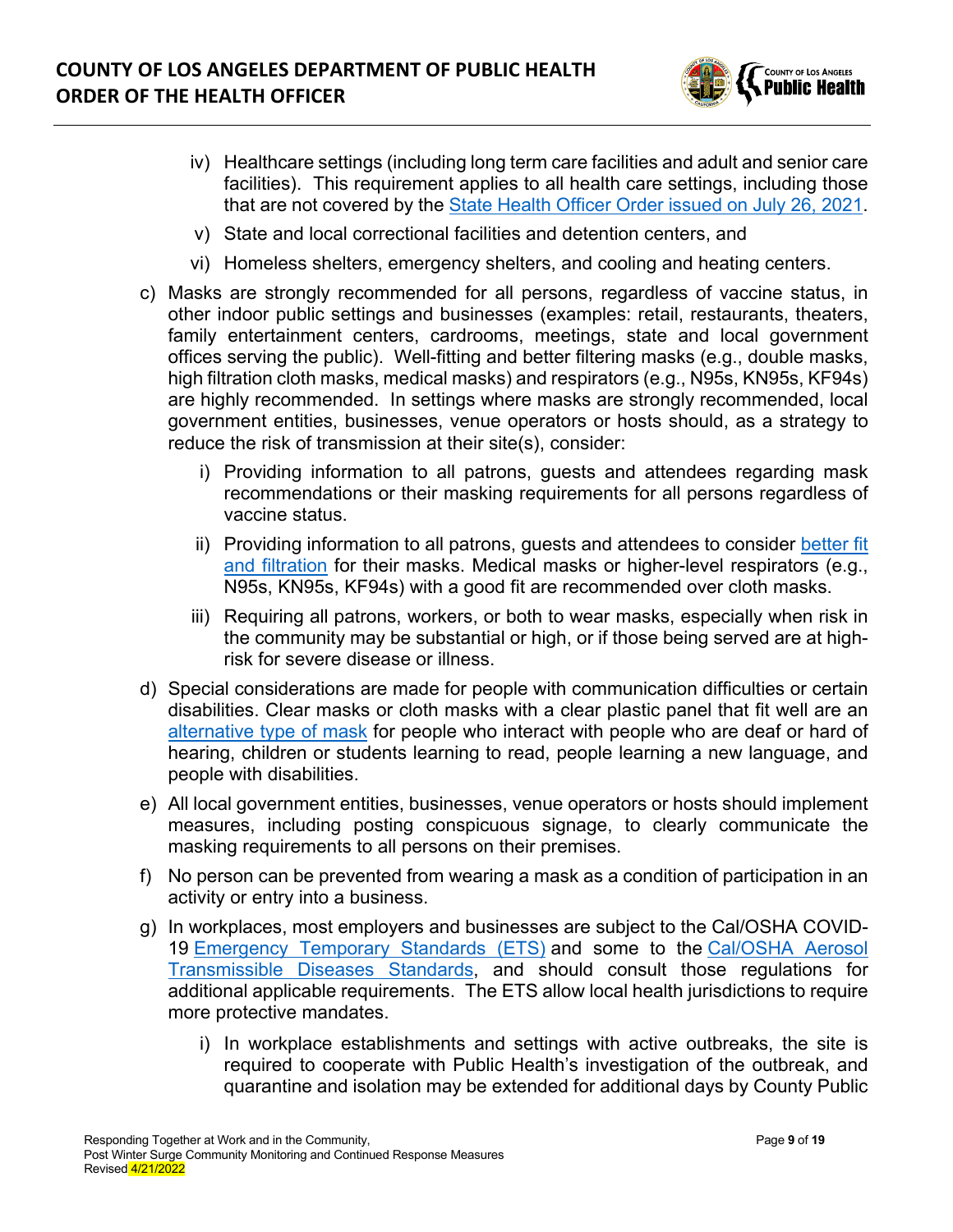

Health outbreak investigators to help lower the risk of ongoing transmission at the site.

- ii) Healthcare personnel in any setting must comply with the State's *Guidance on Quarantine for Health Care Personnel (HCP) Exposed to SARS-CoV-2 and Return to Work for HCP with COVID-19*, as described in [AFL-21-08.8.](https://www.cdph.ca.gov/Programs/CHCQ/LCP/Pages/AFL-21-08.aspx)
- h) In workplace indoor settings where masking is recommended, but not required, employers are required to offer for voluntary use well-fitting medical masks<sup>[15](#page-9-0)</sup> and respirators, such as an N95, KN95 or KF94, at no cost to their employees who work indoors and have contact with other workers, customers, or members of the public, or in vehicles with more than one person. Please note, that Cal/OSHA COVID-19 ETS require that employers provide respirators upon request for voluntary use to employees who are not fully vaccinated and who are working indoors or in vehicles with more than one person.
	- i) Employers that elect to maintain universal masking indoors at their business, facility, or venue are to provide well-fitting medical masks at no cost to their employees.
- **5) Mandatory Reporting by Businesses and Governmental Entities.** Persons and businesses within the County of Los Angeles Public Health Jurisdiction must continue to follow the COVID-19 infection control protocols and guidance provided by the County Department of Public Health regarding isolation of persons confirmed or suspected to be infected with the virus that causes COVID-19 disease or quarantine of those exposed to and at risk of infection from COVID-19. In instances where the County has not provided a specific guidance or protocol, specific guidance or protocols established by the State Public Health Officer shall control.
	- a) In the event that an owner, manager, or operator of any business knows of three (3) or more cases of COVID-19 among their employees, assigned or contracted workers or volunteers within a span of 14 days, the employer must report this outbreak to the Department of Public Health at (888) 397-3993 or (213) 240-7821, or online at [www.redcap.link/covidreport.](http://www.redcap.link/covidreport)
	- b) In the event that an owner, manager, or operator of any business is informed that one or more employees, assigned or contracted workers, or volunteers of the business has tested positive for, or has symptoms consistent with COVID-19 (case), the employer must have a protocol to require the case(s) to isolate themselves at home and require the immediate self-quarantine of all employees that had a workplace exposure to the case(s).

<span id="page-9-0"></span><sup>15</sup> Masks with an adjustable nose bridge that are made of at least three layers of non-woven material (melt-blown fabric and/or polypropylene) will provide increased protection and meet the requirements for a "medical mask." These masks are often sold as disposable, protective, medical, or surgical masks.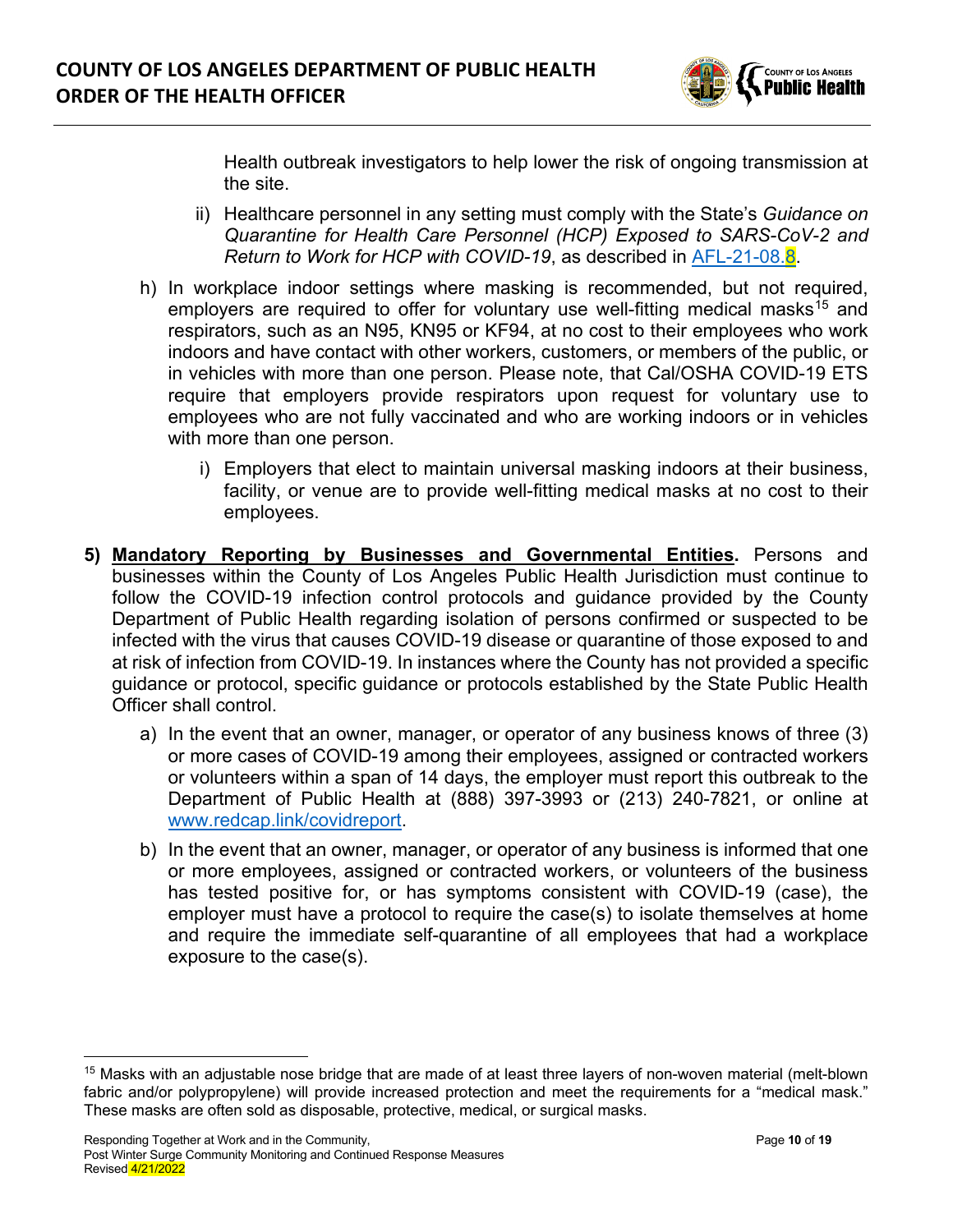

- **6) LACDPH Best Practice Guidance.** All individuals and Businesses are strongly urged to follow the LACDPH Best Practice Guidance, containing health and safety recommendations for COVID-19.
- **7) Considerations for Persons at Higher Risk for Negative Health Outcomes:** At this time, people at risk for severe illness or death from COVID-19—such as unvaccinated older adults and individuals with [underlying medical conditions associated with higher risk for severe](https://www.cdc.gov/coronavirus/2019-ncov/need-extra-precautions/people-with-medical-conditions.html)  [COVID-19—](https://www.cdc.gov/coronavirus/2019-ncov/need-extra-precautions/people-with-medical-conditions.html)and members of their household should defer participating in activities with other people outside their household where taking protective measures, including wearing face masks and social distancing, may not occur or will be difficult, especially indoors or in crowded spaces. For those who are not yet fully vaccinated, staying home or choosing outdoor activities as much as possible with physical distancing from other households whose vaccination status is unknown is the best way to prevent the risk of COVID-19 transmission.
- **8) Encourage Activities that Can Occur Outdoors.** All Businesses and governmental entities are urged to consider moving operations or activities outdoors, where feasible and to the extent allowed by local law and permitting requirements, because there is generally less risk of COVID-19 transmission outdoors as opposed to indoors.
- **9) Ventilation Guidelines.** All Businesses and governmental entities with indoor operations are urged to review the Ventilation Guidelines and implement ventilation strategies for indoor operations as feasible. See California Department of Public Health [Interim Guidance for](https://www.cdph.ca.gov/Programs/CID/DCDC/Pages/COVID-19/Interim-Guidance-for-Ventilation-Filtration-and-Air-Quality-in-Indoor-Environments.aspx)  [Ventilation, Filtration and Air Quality in Indoor Environments](https://www.cdph.ca.gov/Programs/CID/DCDC/Pages/COVID-19/Interim-Guidance-for-Ventilation-Filtration-and-Air-Quality-in-Indoor-Environments.aspx) for detailed information. Nothing in this Order limits any ventilation requirements that apply to particular settings under federal, state, or local law.
- **10)High-Risk Health Care and Congregate Settings**. This Order incorporates by reference the State Public Health Officer Order of July 26, 2021, which requires additional statewide facility-directed measure to protect particularly vulnerable populations. The Order is found here: [State Public Health Officer Order issued July 26, 2021](https://www.cdph.ca.gov/Programs/CID/DCDC/Pages/COVID-19/Order-of-the-State-Public-Health-Officer-Unvaccinated-Workers-In-High-Risk-Settings.aspx)
- **11)Sectors that Continue to Require Additional Risk Reduction Measures.** The following sectors serve persons and populations that have lower rates of vaccination, who are at higher risk of being infected, or who are not yet eligible to be vaccinated. As such, these sectors continue to require additional risk reduction measures and must operate subject to the following conditions listed below and those specified in the County sector-specific reopening protocol(s) located at [http://publichealth.lacounty.gov/media/Coronavirus/index.htm.](http://publichealth.lacounty.gov/media/Coronavirus/index.htm) In settings where pre-entry verification of vaccination or a negative COVID-19 viral test result is not required, local government entities, businesses, venue operators, and hosts may choose to require pre-entry verification of COVID-19 vaccination, pre-entry verification of a negative COVID-19 viral test result, or both as an additional, important strategy to reduce transmission at their site(s), regardless of masking.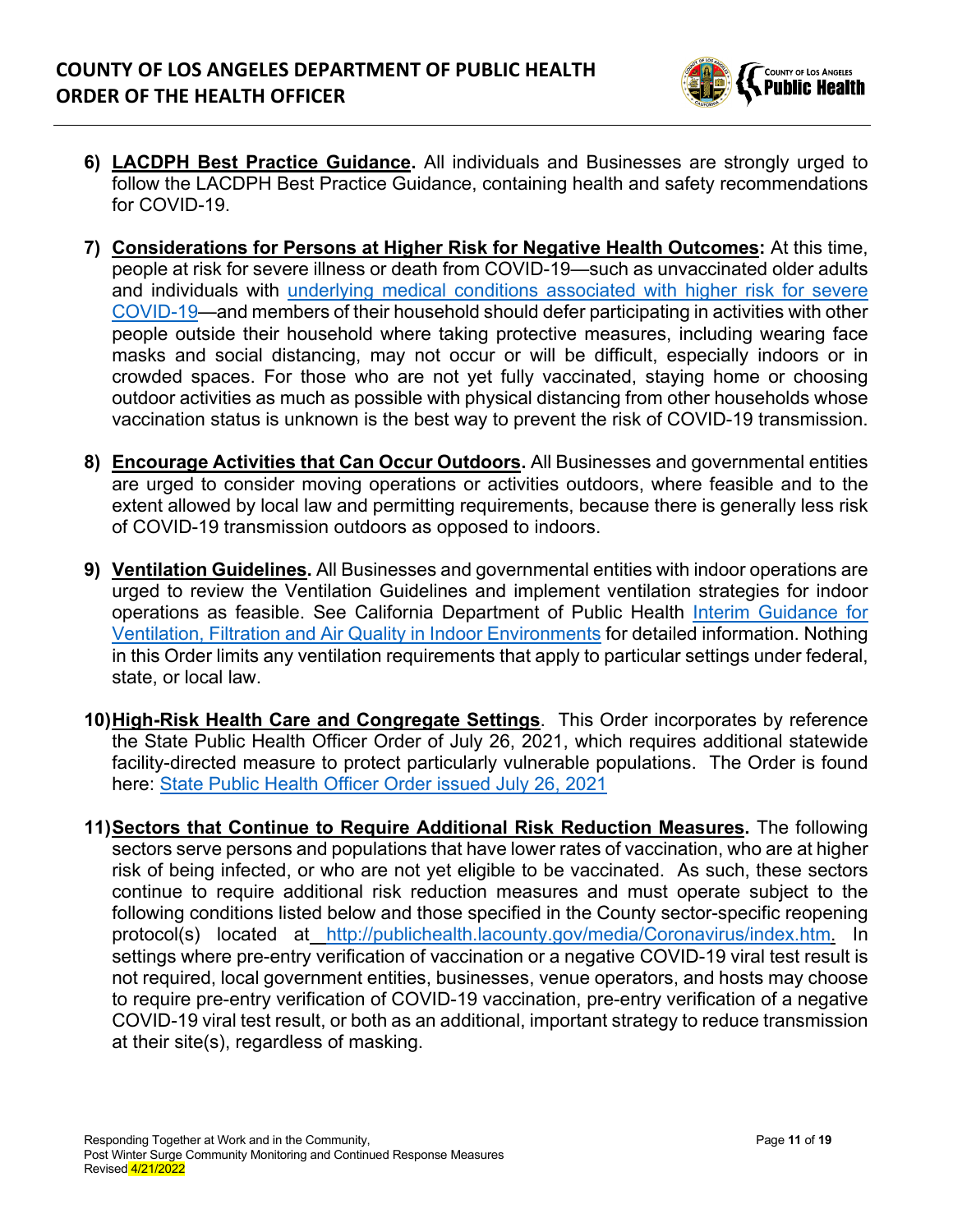

- a) **Day camps.** Day camp owners and operators must implement and post the required Los Angeles County Department of Public Health Reopening Protocol for Day Camps, attached to this Order as **[Appendix K](http://publichealth.lacounty.gov/media/Coronavirus/docs/protocols/Reopening_DayCamps.pdf)**.
- b) **Schools (K-12) and School Districts.** All public and private schools (K-12) and school districts within the County of Los Angeles may open for in-person classes. Educational facilities serving students at any grade level must prepare, implement, and post the required Los Angeles County Department of Public Health Reopening Protocols for K-12 Schools, attached to this Order as **[Appendix T1,](http://publichealth.lacounty.gov/media/Coronavirus/docs/protocols/Reopening_K12Schools.pdf)** and must follow the Protocol for COVID-19 Exposure Management Plan in K-12 Schools, attached to this Order as **[Appendix T2](http://www.ph.lacounty.gov/media/Coronavirus/docs/protocols/ExposureManagementPlan_K12Schools.pdf)**.
- c) **Mega Events (Outdoor and Indoor).** The attendance thresholds for Mega Events are 1,000 attendees for Indoor Mega Events and 10,000 attendees for Outdoor Mega Events. Mega Events include conventions, conferences, expos, concerts, shows, nightclubs, sporting events, live events and entertainment, fairs, festivals, parades, theme parks, amusement parks, water parks, large private events or gatherings, marathons or endurance races, and car shows. Mega Events may have either assigned or unassigned seating, and may be either general admission or gated, ticketed and permitted events. These events are considered higher risk for COVID-19 transmission.
	- i) **Indoor Mega Events:** Beginning April 1, 2022, it is strongly recommended, but not required, that Indoor Mega Event operators verify the full vaccination status<sup>[16](#page-11-0)</sup> or pre-entry negative COVID-19 viral test<sup>[17](#page-11-1)</sup> result of all attendees ages 2 and older.

When continuing to implement, Indoor Mega Event operators are strongly recommended **not** to use self-attestation as a method to verify an attendee's status as fully vaccinated or as proof of a negative COVID-19 test result. Operators should cross-check proof of full vaccination or negative COVID-19 viral test result against a photo identification for all attendees who are 18 years of age or older. Operators may continue to require masking, regardless of vaccination status. It is also strongly recommended that all attendees, regardless of vaccination status, wear a well-fitting mask, except when actively

<span id="page-11-0"></span> $16$  The following are acceptable as proof of full vaccination status: 1) A photo identification of the attendee and 2) their vaccination card (which includes name of person vaccinated, type of COVID-19 vaccine provided, and date last dose administered) OR a photo of a vaccination card as a separate document OR a photo of the attendee's vaccine card stored on a phone or electronic device OR documentation of the person's full vaccination against COVID-19 from a healthcare provider.

<span id="page-11-1"></span><sup>&</sup>lt;sup>17</sup> Pre-entry negative COVID-19 viral testing is testing that must be conducted before entry into the event or venue (both PCR and antigen are acceptable). Results of the test must be available and provided to the operator prior to entry into the event or venue. The following is required as acceptable proof of a negative COVID-19 viral test result: 1) A photo identification of the attendee (for attendees 18 years of age and older) and 2) a printed document from the test provider or laboratory OR an email or text message displayed on a phone from the test provider or laboratory. The test result information needs to include the person's name, date of test, type of test performed, and negative test result. To be considered a valid pre-entry negative COVID-19 viral test result that permits entry into the event or venue, an antigen test must be conducted within one day and PCR test must be conducted within two days prior to event entry.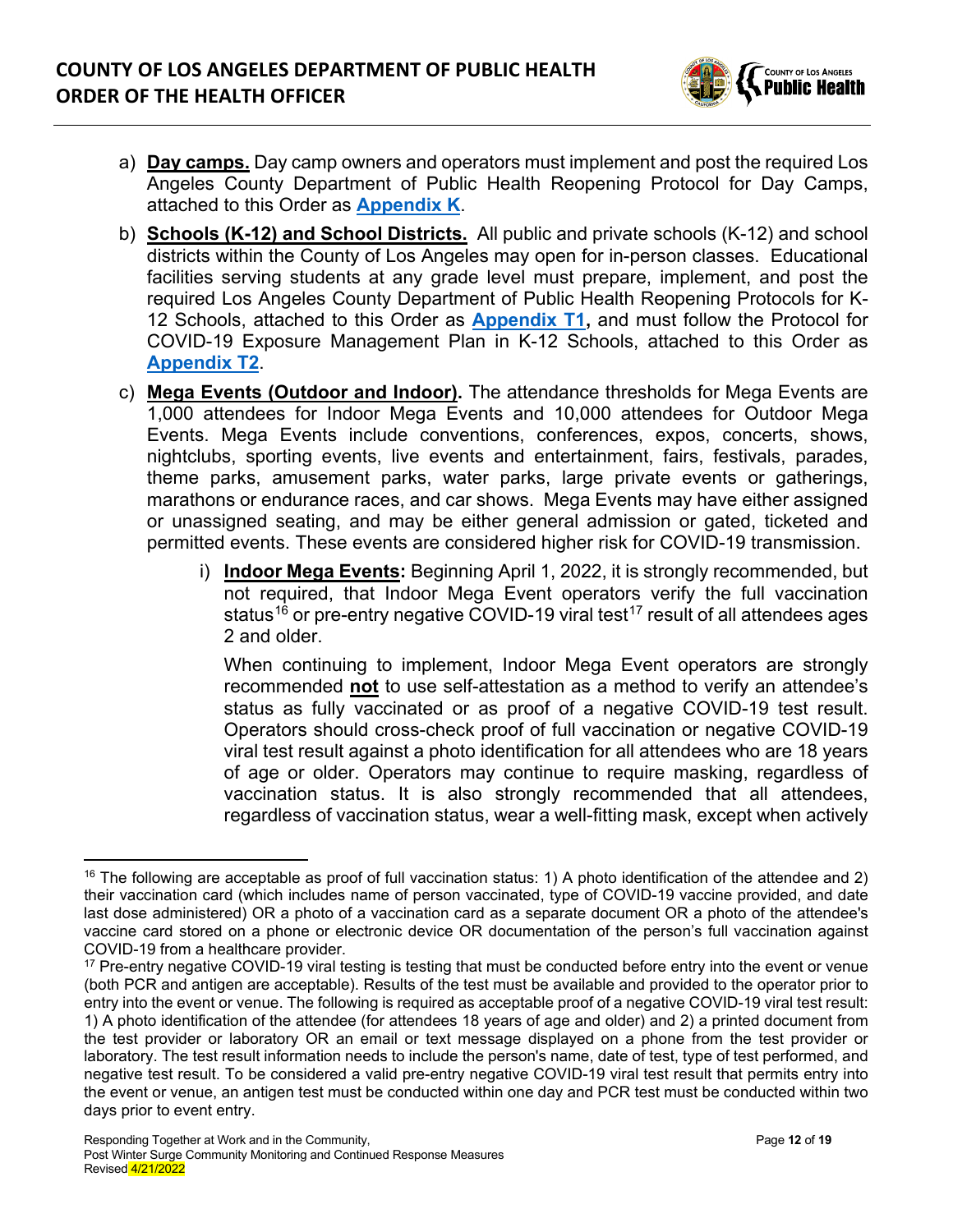

eating or drinking, while indoors at an Indoor Mega Event. Operators should consider making masks (preferably respirators (e.g., N95s, KN95s, KF94s)) available to attendees upon request. Indoor Mega Event operators must prominently place information on all communications, including reservation and ticketing systems, to ensure guests are aware that the State and County strongly recommend that they be fully vaccinated or obtain a negative COVID-19 test prior to attending the event.

- ii) **Outdoor Mega Events:** It is recommended, but not required, that Outdoor Mega Event operators of events or venues that are ticketed or held in a defined space with controlled points of public entry verify the full vaccination status (see footnote  $16$ ) or pre-entry negative COVID-19 viral test (see footnote  $17$ ) result of all attendees, ages 5 and older, prior to entry. If pre-entry verification is continued, those attendees who cannot provide proof of full vaccination, a preentry COVID-19 negative result from a test conducted within one day for antigen tests and within two days for PCR tests may be accepted. Outdoor Mega Event operators should prominently place information on all communications, including reservation and ticketing systems, to ensure guests are aware of both the County Health Officer's recommendation that all attendees, ages 5 and older, either be fully vaccinated against COVID-19 or obtain a negative COVID-19 viral test prior to attending the event. Operators may continue to require pre-entry vaccination verification or pre-entry a negative COVID-19 viral test result as an additional, important strategy to reduce transmission at their site(s), regardless of masking. If continued, the operator should cross-check proof of full vaccination or negative COVID-19 viral test result against a photo identification for all attendees who are 18 years of age or older. Operators are to make face masks available for all attendees.
- iii) **Additional Recommendations for Both Outdoor and Indoor Mega Events:** Mega Event operators are encouraged to follow these additional recommendations:
	- (a) Assign staff to remind all guests of the recommendation to wear face masks while on the premises or location
	- (b) Encourage everyone to get vaccinated and receive a COVID-19 booster when eligible.
	- (c) Encourage all attendees to consider better fit and filtration for masks [Respirators (e.g., N95s, KN95s, KF94s) or surgical masks with good fit are recommended over cloth masks].
	- (d) Facilitate increased ventilation of indoor spaces (i.e., open all windows and doors to increase natural air flow), following California Department of Public Health [Interim Guidance for](https://www.cdph.ca.gov/Programs/CID/DCDC/Pages/COVID-19/Interim-Guidance-for-Ventilation-Filtration-and-Air-Quality-in-Indoor-Environments.aspx)  [Ventilation, Filtration and Air Quality in Indoor Environments.](https://www.cdph.ca.gov/Programs/CID/DCDC/Pages/COVID-19/Interim-Guidance-for-Ventilation-Filtration-and-Air-Quality-in-Indoor-Environments.aspx)
	- (e) Encourage everyone to sign up for [CA Notify](https://canotify.ca.gov/#section2) as an added layer of protection for themselves and the community to receive alerts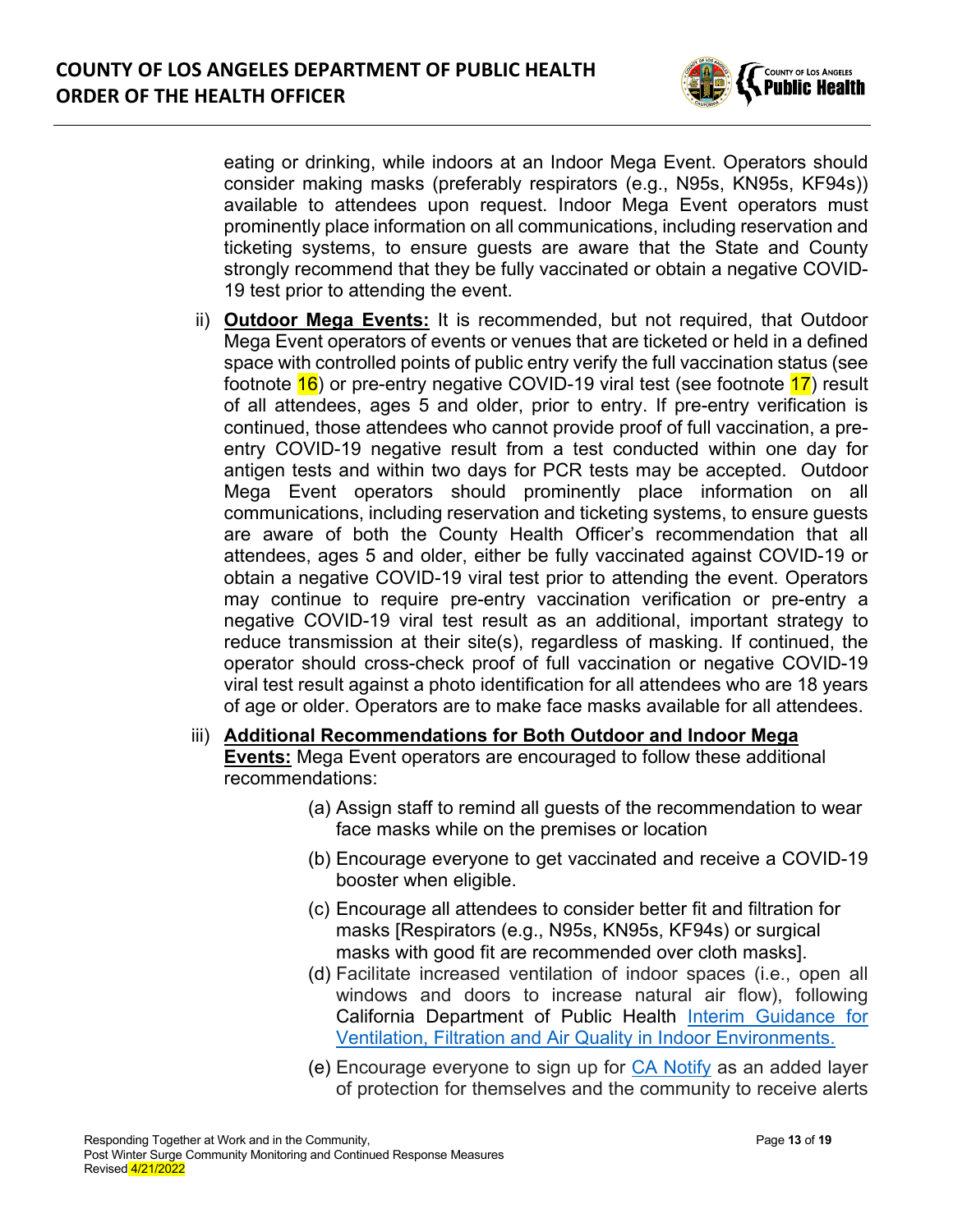

when they have been in close contact with someone who tests positive for COVID-19. Encourage those who test positive for COVID-19 to alert CA Notify to anonymously notify those who may have been exposed.

- (f) Convey the risk of attending large, crowded events where the vaccine status of other attendees may be unknown to the individuals.
- (g) Convey the risk of attending large, crowded events for populations that may not currently be eligible for vaccination or may be immunocompromised and whose vaccine protection may be incomplete.
- (h) If along any parade or event route, provide outdoor spaces for eating/drinking/congregating to reduce the risk of transmission in indoor settings.
- d) **Overnight Organized / Children's Camps.** An organized camp is a site with program and facilities established for the primary purpose of providing an overnight outdoor group living experience for recreational or other purposes for five days or more during one or more seasons of the year. A Notice of Intent to Operate must be submitted by the Camp operator to the Environmental Health Division [Communityhealth@ph.lacounty.gov](mailto:Communityhealth@ph.lacounty.gov) prior to operation. The owner or operator of an Overnight Organized/ Children's Camp must prepare, implement, and post the required Los Angeles County Public Health Protocols for Overnight Organized / Children's Camps, attached to this Order as **[Appendix K-1](http://publichealth.lacounty.gov/media/Coronavirus/docs/protocols/Reopening_OvernightCamps.pdf)**.
- e) **Organized Youth Sports Activities**. Organized youth sports include all school (TK-12 Grades) and community-sponsored programs and recreational or athletic activities and privately organized clubs and leagues. Organized Youth Sport Protocols do not apply to collegiate or professional sports. This Protocol provides direction on outdoor and indoor youth sports activities to support an environment that presents less risk for participants of these sports. The organizers and operators of Organized Youth Sport Activities must review, implement, and post the required Los Angeles County Public Health Protocol for Organized Youth Sports, attached to this Order as **[Appendix S](http://publichealth.lacounty.gov/media/Coronavirus/docs/protocols/Reopening_YouthSports.pdf)**.
- f) **Bars, Breweries, Wineries and Distilleries**. It is recommended, but not required, that bars that have a low-risk food facility public health permit and breweries, wineries, and distilleries with a #1, #2, #4, #23 and/or #74 state alcohol license that do not possess or that are not required to have a public health permit to operate require patrons, who are 12 years of age or older, to provide proof of their COVID-19 full vaccination status for entry. Facilities may continue to require pre-entry vaccination verification for indoor service as an additional, important strategy to reduce transmission at their site(s), regardless of the level of community transmission. For facilities that continue a vaccination verification process, the facility should determine whether and communicate to patrons if a negative test result from a COVID-19 viral test conducted within one day for antigen tests and within two days for PCR tests prior to entry is acceptable for indoor service at their site.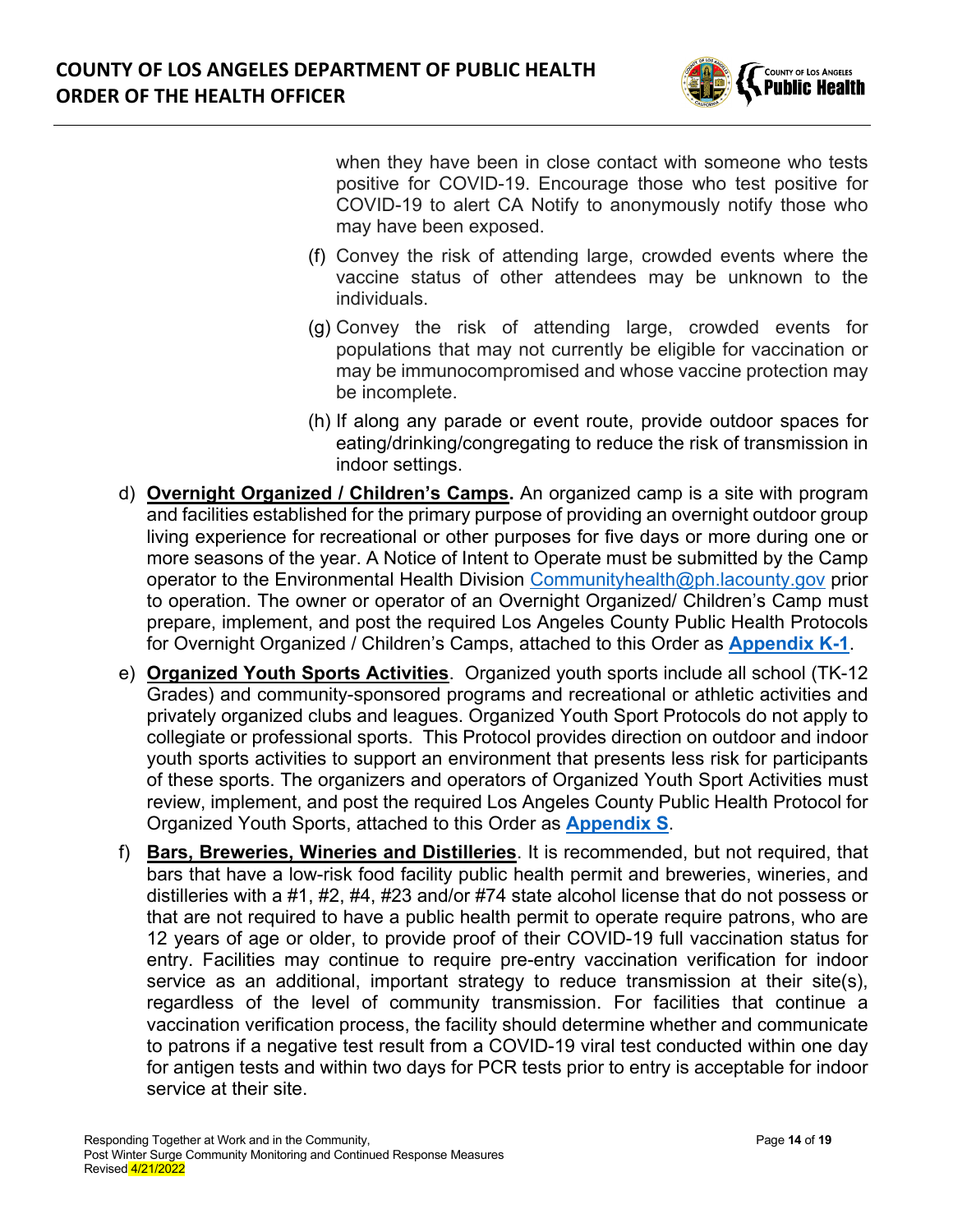

- g) **Nightclubs and Lounges.** It is recommended, but not required, that nightclubs and lounges<sup>[18](#page-14-0)</sup> that are open only to persons 18 years of age or older, require patrons to provide proof of their COVID-19 full vaccination status for entry. Facilities may continue to require pre-entry vaccination verification for indoor service as an additional, important strategy to reduce transmission at their site(s), regardless of the level of community transmission. For facilities that continue a vaccination verification process, the facility should determine whether and communicate to patrons if a negative test result from a COVID-19 viral test conducted within one day for antigen tests and within two days for PCR tests prior to entry is acceptable for indoor service at their site.
- h) **Restaurants**. These indoor venues serve food or drink indoors and are required to maintain a valid public health permit to operate. Due to the risk of transmission at places where persons are indoors and unmasked, the County Health Officer strongly recommends that the operators of these venues reserve and prioritize indoor seating and service for patrons who are fully vaccinated against COVID-19.

## **REASONS FOR THE ORDER**

- **12)**This Order is based upon the following determinations: evidence of an increase to Substantial community transmission of COVID-19 within the County; documented asymptomatic transmission; scientific evidence and best practices regarding the most effective approaches to slow the transmission of communicable diseases generally and COVID-19 specifically; evidence that millions of people in the County population continue to be at risk for infection with serious health complications, including hospitalizations and death from COVID-19, due to age, pre-existing health conditions, being unvaccinated or not eligible for vaccination, and the dominance of the more infectious Omicron variant of the virus that causes COVID-19; and limited availability of effective therapeutics. The Order's intent is to continue to reduce the risk of COVID-19 infection for high-risk populations and persons in higher transmission risk settings, especially those who are not or cannot be fully vaccinated against COVID-19 in the County.
- **13)**Existing community transmission of COVID-19 in Los Angeles County has increased to and remains Substantial and continues to present a significant risk of infection and harm to the health of those who are not or cannot be vaccinated against COVID-19. COVID-19 vaccinations are widely available to those 5 years and older. The Omicron variant of the virus spreads more easily and has caused a significant amount of severe illness and deaths in our county during the winter surge and remains a risk for both those who are fully vaccinated as well as those who not vaccinated against COVID-19. As of, **April 21, 2022**, there have been at least  $2.857.772$  cases of COVID-19 and 31, $913$  deaths reported in Los Angeles County. Making the risk of community transmission worse, some individuals who contract the COVID-19 virus have no symptoms or have only mild symptoms, and so are

<span id="page-14-0"></span><sup>&</sup>lt;sup>18</sup> Nightclub means a commercial establishment dispensing beverages for consumption on the premises and in which dancing is permitted or entertainment is provided, and/or has as its primary source of revenue (a) the sale of alcohol for consumption on the premises, (b) cover charges, or (c) both. A lounge is defined as a business that operates primarily for the preparation, sale, and service of beer, wine, or spirits. Minors are not allowed in a lounge.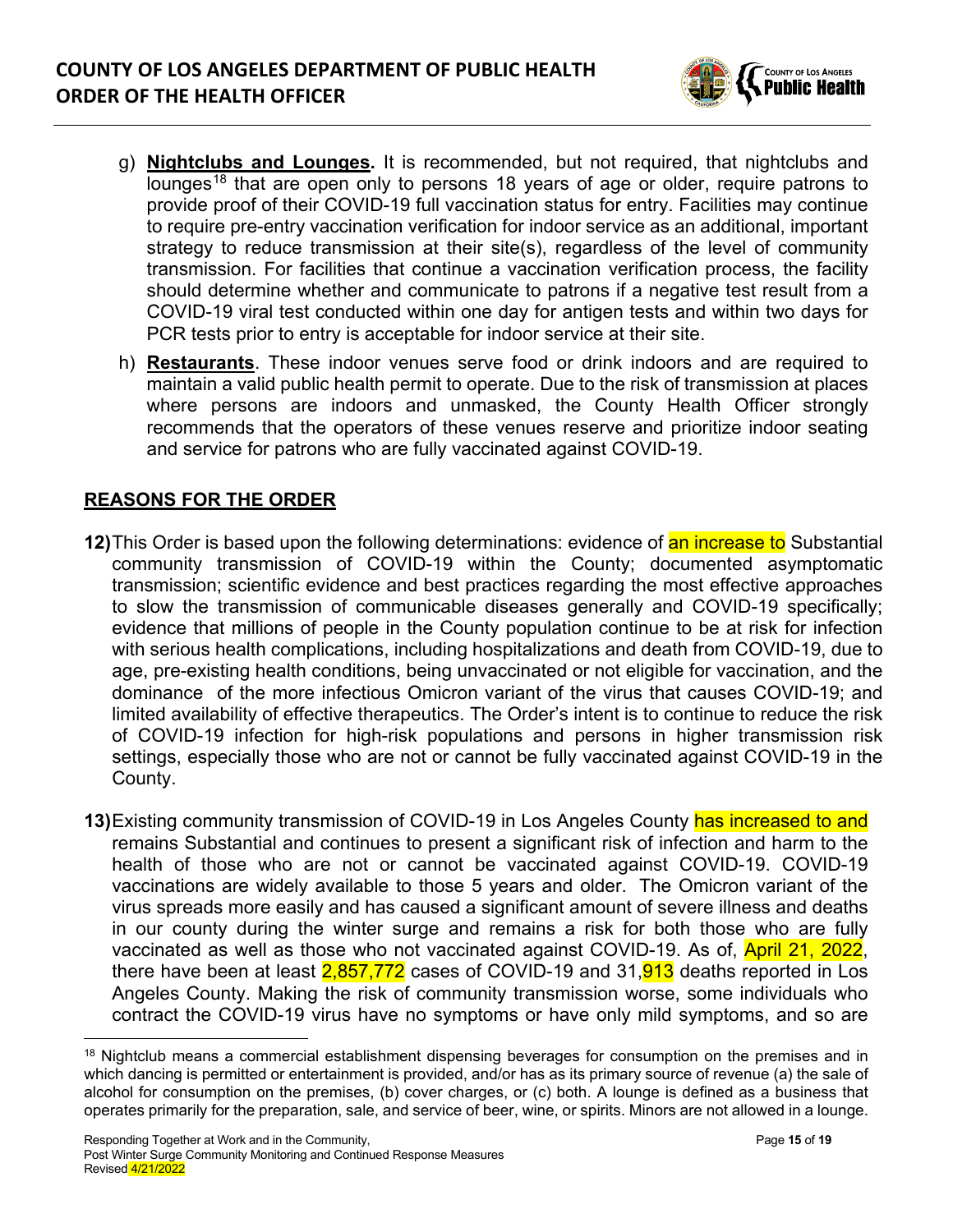

unaware that they carry the virus and are transmitting it to others. Because even people without symptoms can transmit the virus, and because evidence shows the infection is now more easily spread, universal indoor masking is a risk reduction measure that is proven to reduce the risk of transmitting the virus. The continuation of this safety measure in settings where indoor masking, regardless of vaccination status, is no longer required is intended to help the County reach a Moderate rate of community transmission as quickly as possible.

**14)**Epidemiologic evidence demonstrates that the rate of community transmission and test positivity, since late-March 2022, have continued to consistently increase. Although more than 18 million vaccine doses have been administered and more than 7.3 million residents ages 5 and older are fully vaccinated against COVID-19 in Los Angeles County, COVID-19 infection remains a significant health hazard to all residents.

In line with the State Public Health Officer, the Health Officer will continue to monitor scientific evidence and epidemiological data within the County.

- **15)**The Health Officer will continue monitoring epidemiological data to assess the impact of lifting restrictions and fully re-opening sectors. Those Indicators include, but are not limited to:
	- a) The number of new cases, hospitalizations, and deaths among residents in areas in the lowest Healthy Places Index (HPI) quartile and by race/ethnicity.
	- b) The COVID-19 case rate.
	- c) New COVID-19 admissions per 100,000 population (7-day total).
	- d) Proportion of staffed inpatient beds occupied by COVID-19 patients (7-day average).
	- e) The percentage of COVID-19 tests reported that are positive.
	- f) The availability of COVID-19 vaccines and the percentage of eligible County residents vaccinated against COVID-19.
	- g) The number of fully vaccinated people who get sick, are hospitalized, or die from COVID-19.
	- h) The sufficient supply and wide availability of effective therapeutics.
	- i) The presence of Variants of Concern, such as, Omicron and Subvariant BA.2, and their impact on indicators  $(a) - (g)$ .

#### **ADDITIONAL TERMS**

**16)**The County shall promptly provide copies of this Order by: (a) posting it on the Los Angeles Department of Public Health's website [\(www.publichealth.lacounty.gov\)](http://www.publichealth.lacounty.gov/), (b) providing it to any member of the public requesting a copy, and (c) issuing a press release to publicize the Order throughout the County.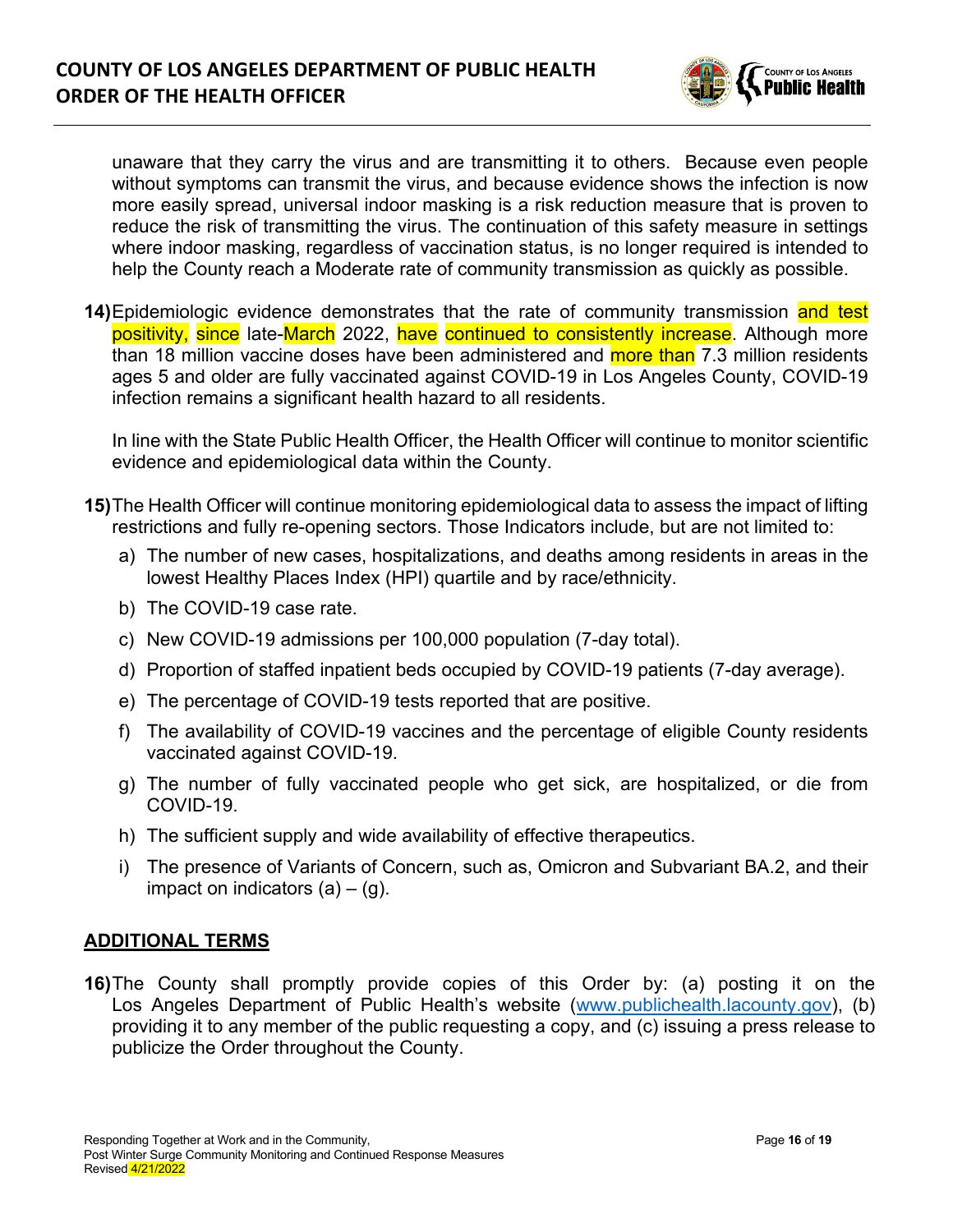

- a) The owner, manager, or operator of any facility that is likely to be impacted by this Order is strongly encouraged to post a copy of this Order onsite and download, review and implement all applicable Best Practice Guidance.
- b) Because guidance may change, the owner, manager, or operator of any facility that is subject to this Order is encouraged to consult the Los Angeles County Department of Public Health's website [\(www.publichealth.lacounty.gov\)](http://www.publichealth.lacounty.gov/) daily to identify any modifications to this Order and the Best Practice Guidance and continue to implement these important and necessary infection control protocols.
- **17)**If any subsection, sentence, clause, phrase, or word of this Order or any application of it to any person, structure, gathering, or circumstance is held to be invalid or unconstitutional by a decision of a court of competent jurisdiction, then such decision will not affect the validity of the remaining portions or applications of this Order.
- **18)**This Order incorporates by reference, the March 4, 2020 Proclamation of a State of Emergency issued by Governor Gavin Newsom and the March 4, 2020 declarations of a local and public health emergency issued by the Los Angeles County Board of Supervisors and Los Angeles County Health Officer, respectively, and as they may be supplemented.
- **19)**This Order may be revised in the future as the State Public Health Officer amends its guidance to reflect evolving public health conditions and recommendations issued by the federal CDC and other public health authorities. Should local COVID-19 conditions warrant, the Health Officer may, after consultation with the Board of Supervisors, issue orders that are more restrictive than the guidance and orders issued by the State Public Health Officer.
- **20)**This Order is consistent with the provisions in the Governor's Executive Order N-60-20 and the State Public Health Officer's May 7, 2020 Order, that local health jurisdictions may implement or continue more restrictive public health measures in the jurisdiction if the local health officer believes conditions in that jurisdiction warrant them. Where a conflict exists between this Order and any state public health order related to controlling the spread of COVID-19 during this pandemic, the most restrictive provision controls. Consistent with California Health and Safety Code section 131080, except where the State Health Officer may issue an order expressly directed at this Order or a provision of this Order and based upon a finding that a provision of this Order constitutes a menace to the public health, any more restrictive measures in this Order may continue to apply and control in the County of Los Angeles Public Health Jurisdiction.
- **21)**Pursuant to Sections 26602 and 41601 of the California Government Code and Section 101029 of the California Health and Safety Code, the Health Officer requests that the Sheriff and all chiefs of police in all cities located in the Los Angeles County Public Health Jurisdiction ensure compliance with and enforcement of this Order. The violation of any provision of this Order constitutes an imminent threat and menace to public health, constitutes a public nuisance, and is punishable by fine, imprisonment or both.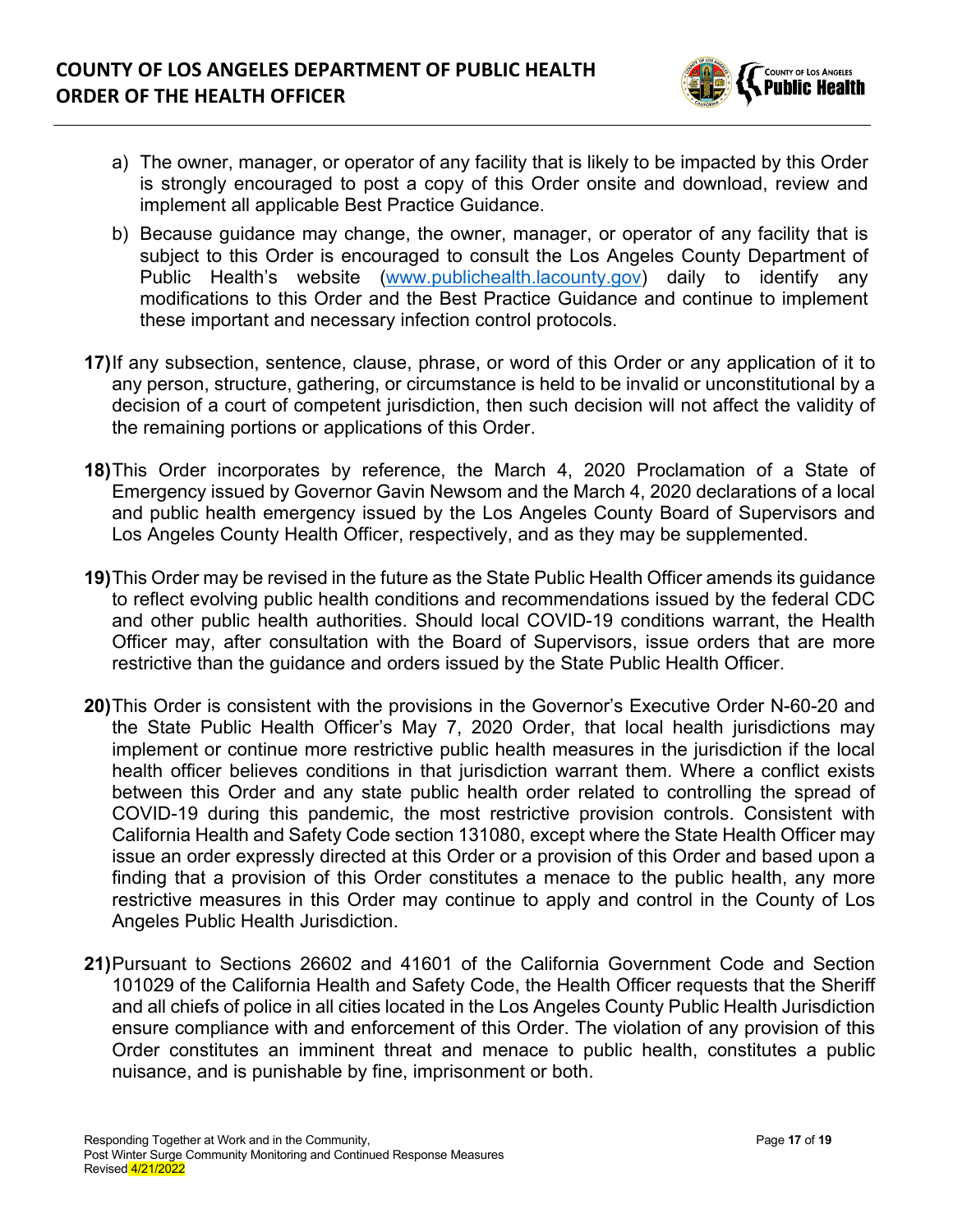# **COUNTY OF LOS ANGELES DEPARTMENT OF PUBLIC HEALTH ORDER OF THE HEALTH OFFICER**



- **22)**This Order is issued pursuant to Health and Safety Code sections 101040, 120175, and 120295.
- 23) This Order shall become effective at 12:01am Friday, April 22, 2022 and will continue to be until it is revised, rescinded, superseded, or amended in writing by the Health Officer.

**IT IS SO ORDERED:** 

le bez ma, aven

4/21/2022

**Issue Date**

**Muntu Davis, M.D., M.P.H.** Health Officer, County of Los Angeles